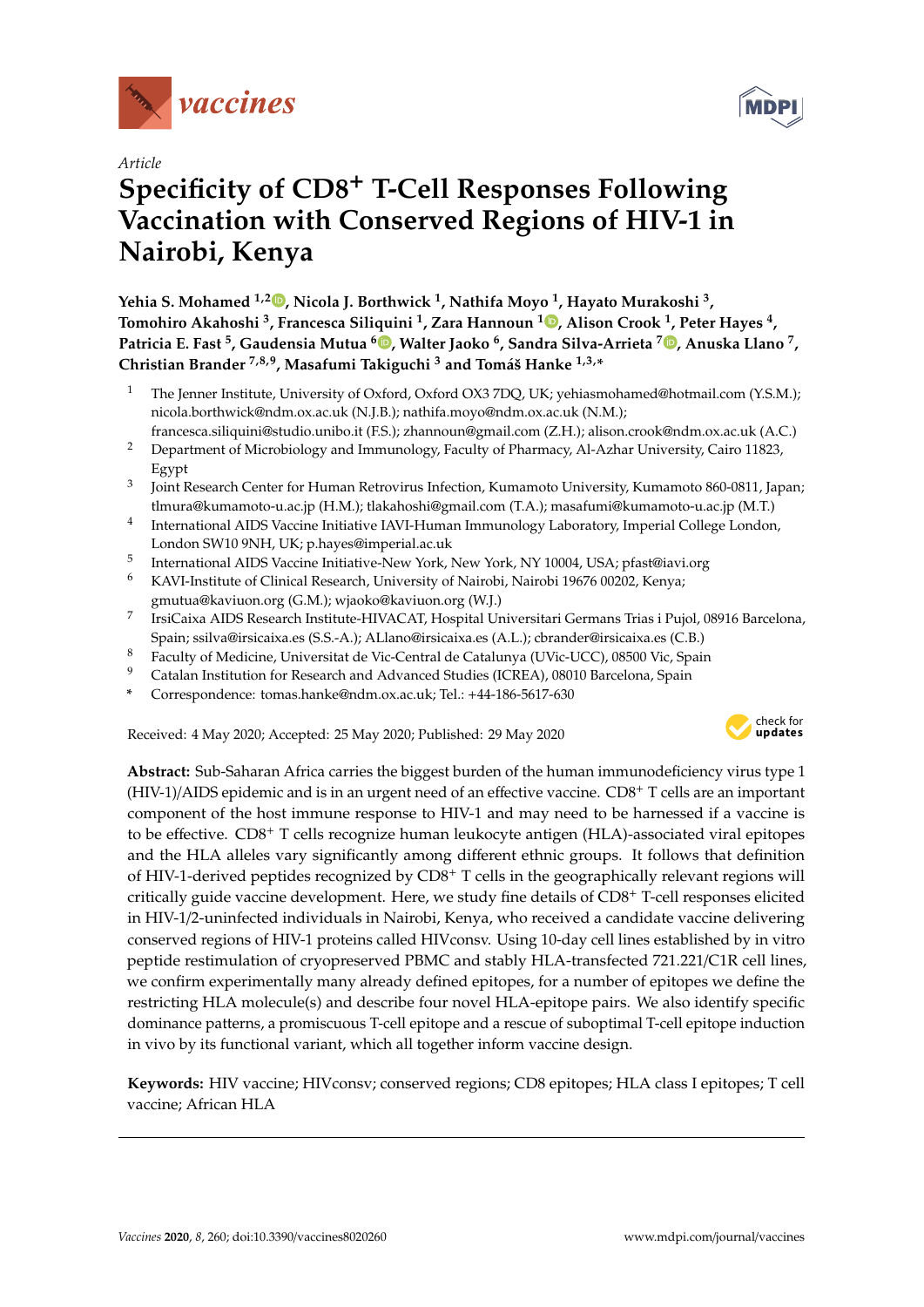## **1. Introduction**

Human leukocyte antigen (HLA) molecules are highly polymorphic cell surface glycoproteins, which bind and present processed antigenic peptides derived from viruses, such as human immunodeficiency virus type 1 (HIV-1) to the cells of the immune system [1,2]. Cytotoxic T lymphocytes (CTL) recognize peptide-loaded HLA class I through their T-cell receptor (TCR) and trigger apoptotic pathways in virus-infected cells serving as virus factories, thereby limit production of new infectious virions [3,4]. Polymorphisms in HLA class I alleles are generally clustered within the sequences encoding the HLA peptide-binding groove, which selects for a range of bound peptide specificities that determine the successfully processed, host-cell presented peptidome. This finite set of epitopes combined with the host's TCR repertoire largely determines whether or not the host can mount an effective T-cell response [5,6]. Viruses with highly variable genomes such as HIV-1 rapidly mutate epitopes to escape T-cell recognition and the immune pressure selects the fittest escaped variants to overgrow [7–10]. This immediately suggests that epitopes that are easily escaped with minimal fitness cost are less protective than epitopes within functionally constraint, and therefore conserved protein regions [11–15]. HLA haplotype, epitope specificity of the immune responses and escape in targeted epitopes are among the major factors determining the rate of disease progression in untreated HIV-1 infection [16–19]. Despite the extensive HLA polymorphism and based on peptide binding preferences, many HLA class I alleles can be clustered into 9 supertypes with common structural features and overlapping associated peptidomes [18,20–22]. On the population level, common HLAs/HLA supertypes are theoretically less protective relative to the rare ones due to the increased probability of transmission of already escaped viruses; however, through selection of resistant individuals, rare HLAs will eventually become more common and, therefore, less protective [12,22–26]. Thus, hosts with their HLA haplotypes and associated peptidomes are constantly shaped by much faster evolving infectious agents and other diseases.

T cells clearly play a protective role in HIV-1 infection [27–31] and HIV-1 T-cell vaccine development would be greatly facilitated by a definition of functional correlates of T-cell protection [32–36] including cumulative identification of protective epitopes in vulnerable HIV-1 sites [37–43]. The current strategies for vaccine development are likely biased towards inclusion of immunodominant epitopes restricted by most frequent/studied HLA class I alleles, and HLAs associated with a slow disease progression [14,44–49]. In contrast, our working hypothesis postulates that focusing vaccine-elicited T cells on the functionally conserved regions of HIV-1, which are common to most global variants and are hard to mutate, will be effective in slowing and controlling HIV-1 infection [41–43,50–55]. These regions contain epitopes typically subdominant in natural HIV-1 infection, but are capable of inducting robust T-cell responses when delivered by a potent vaccination regimen [50,56–60]. Such vaccine-elicited responses thus represent a rich source of previously undescribed, potentially important epitopes [61–63]. In the present work, we characterize CD8<sup>+</sup> T-cell responses induced by the first generation of conserved-region vaccines expressing immunogen HIVconsv [53] in an HIV-1-negative population in the Kangemi district of Nairobi, Kenya [60], and confirm a number of already-known as well as identify novel conserved CD8<sup>+</sup> T-cell epitopes. These results are discussed in the context of development of an effective anti-HIV-1 T-cell vaccine.

# **2. Materials and Methods**

## *2.1. Trial HIV-CORE 004*

The HIV-CORE 004 trial was conducted at the KAVI-Institute for Clinical Studies (KAVI-ICR), Kangemi site, Nairobi, Kenya between April 2014 and August 2015 and recruited healthy adults of low risk of HIV-1 infection. It had all the appropriate ethics committee and regulatory approvals and was conducted according to the principles of the Declaration of Helsinki (2008) and complied with the International Conference on Harmonization Good Clinical Practice guidelines as reported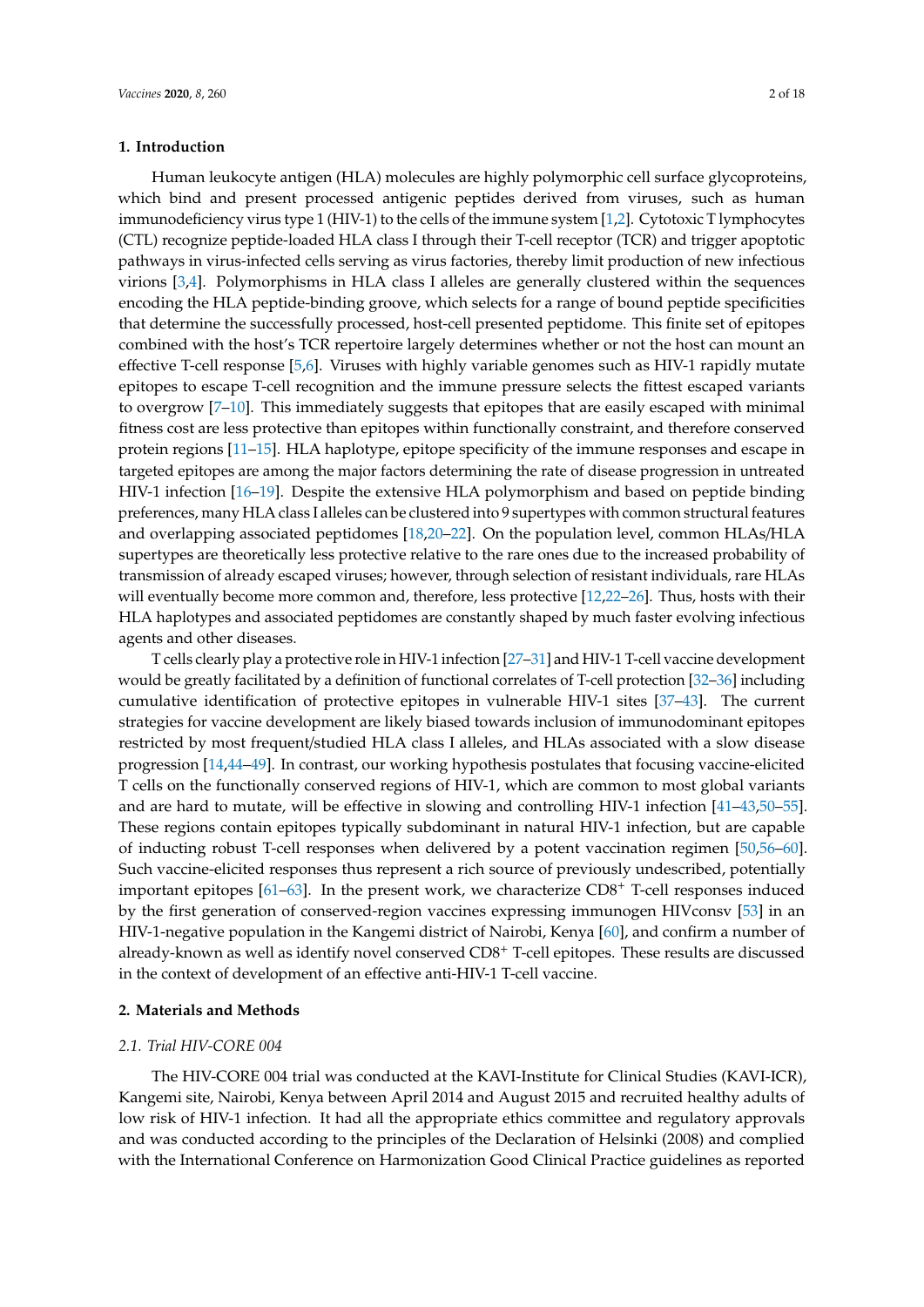previously [60]. The trial is registered on the Pan African Clinical Trials Registry under reference PACTR201403000794397 and its ClinicalTrials.gov Identifier is NCT02099994.

## *2.2. Cryopreserved PBMC Samples*

The PBMC used in this study were cryopreserved samples from HIV-CORE 004 and subsequently held under Human Tissue Act license 12217 at The Jenner Institute, University of Oxford, Oxford, UK. For epitope mapping, the samples used were from peak responses or the nearest available sample (between 2 and 12 weeks after vaccination).

# *2.3. Peptides*

HIVconsv-matched 15-mer peptides overlapping by 11 amino acids (aa) >80% pure (Ana Spec, San Jose, CA, USA, 95131) and their shorter derivatives (Synpeptide, Shanghai, China) were reconstituted to 10-40 mg/mL in dimethyl sulfoxide (DMSO) (Sigma Aldridge, Pool, UK) and diluted to working stock solutions of 4 mg/mL in PBS as described previously [50].

## *2.4. HLA-Transfected Cell Lines*

Open-reading frames coding for HLA-A\*03:01, HLA-B\*07:05 and HLA-B\*57:03 were amplified with BamHI-Kozak-sequence and XbaI sites at their 5'- and 3'-ends, respectively, by PCR using cDNA synthesized from RNA of HLA-positive donors. The PCR products were cloned using TOPO TA or Zero Blunt Topo cloning kit (Invitrogen, Carlsbad, CA, USA). The BamHI-XbaI 1.1-kbp fragment were inserted into the same sites of the pcDNA3.1/Neo<sup>+</sup> expression plasmid (Invitrogen, Carlsbad, CA, USA), which was used to generate 721.221-CD4 cells stably expressing HLA-A\*03:01, HLA-B\*07:05, or HLA-B\*57:03. C1R cells expressing HLA-B\*15:01 [64] and HLA-B\*53:01 [65] were generated previously.

# *2.5. Cultured IFN-*γ *ELISPOT Assay*

For epitope mapping, short-term cell lines (STCL) were generated from PBMC cultured in vitro for 10 days with peptide pools containing 30–33 peptides at 1.5 µg/mL per peptide in R10 culture medium (RPMI 1460 supplemented with 10% FBS, 2 mM L-glutamine, 1 mM sodium pyruvate, 10 mM HEPES, and penicillin–streptomycin antibiotics (Sigma-Aldrich, St. Louis, MO, USA)). Interleukin (IL)-7 at 25 ng/mL (Peprotech, London, UK.) was added at the start of the culture and IL-2 at 100 IU/mL was added on days 3 and 7. After 10 days, the cells were washed and rested in medium without IL-2 (R&D Systems) for at least 24 h. For the ELISPOT assay, each 15-mer peptide was tested in duplicate and the assay performed using  $4.0 \times 10^4$  cells per well as described previously 3.

# *2.6. Intracellular Cytokine Staining (ICS) Assay and HLA Restriction*

STCL were generated as above using a single "parental" 15-mer peptide. To examine optimal peptide length and their HLA restriction, 721.221 or C1R cells transfected with a single HLA class I allele were pulsed with short peptides and used as antigen-presenting cells for stimulation of STCL effectors in an ICS assay, which also confirmed that the responding T cells were  $CD8^+$  [62]. For tetramer reactivity, 10<sup>6</sup> STCL cells were stained with pre-titrated amounts of PE-conjugated tetramer (NIH Tetramer Facility, Emory University Vaccine Center, Atlanta, GA, USA) in FACS tubes at room temperature for 10 min. For both HLA and tetramer procedures, a mix of anti-CD8 FITC, anti-CD4 PE, anti-CD3 PE-CF594, anti-IFN-γ V450 (BD Biosciences, Wokingham, UK), and anti-CD3 ECD (Beckman-Coulter, High Wycombe, UK) monoclonal antibodies (mAbs), and LIVE/DEAD fixable cell stain Aqua were added and the tubes incubated for a further 20 min at room temperature. The cells were washed with FACS buffer, fixed with 1% paraformaldehyde prior to analysis, acquired by a Fortessa flow cytometer (Becton-Dickinson, Franklin lakes, NJ, USA) and analyzed using the FlowJo software (Tree Star).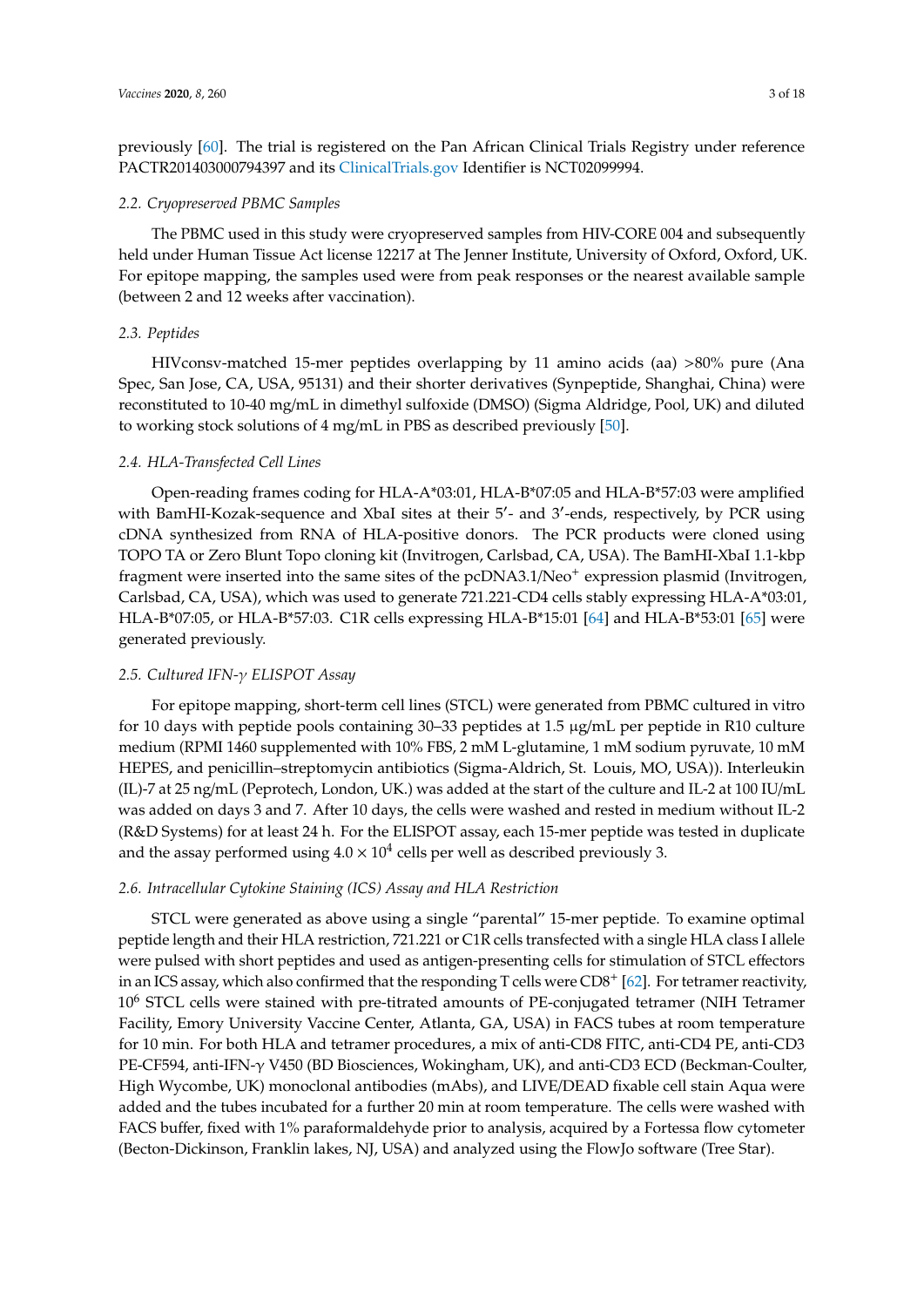#### *2.7. In Vitro Assay for Peptide-HLA-Class I Complex Formation*

The interaction of some peptides with HLA-A\*02:01 was validated using an easYmer kit (Immune Aware Aps, Virum, Denmark) following the manufacturer's instructions. This kit provided peptide-receptive and biotinylated HLA-A\*02:01 heavy chains and peptide NLVPMVATV as a positive control. The assay captures refolded HLA class I complexes on streptavidin-coated microbeads (Spherotech, Saxon Europe, Kelso, UK) and quantifies them using PE-conjugated anti-β<sub>2</sub>-microglobulin (Insight Biotechnology, Wembley, UK).

## *2.8. Cytotoxicity Assay*

A flow cytometry-based assay was used to measure the cytotoxic T lymphocyte (CTL) effector function of the YV9 clone [61]. For the CTL assay, autologous B-lymphoblastoid cell lines (B-LCL), were the targets. The Cell Trace 5 (6)-carboxyfluorescein diacetate N-succinimidyl ester (CFSE) (Molecular Probes; Invitrogen, Carlsbad, CA, USA) -labelled cells pulsed with peptide at concentrations ranging  $0.01-10.0 \mu M$  or unpulsed were mixed with Far Red-labelled BCL and the CD8<sup>+</sup> clone at  $10^5$  cells at 1:1:1 ratio in a round-bottom microtiter plate. After culture overnight, the cells were washed and stained with LIVE/DEAD Aqua (Thermo Fisher, Waltham, MA, USA) and fluorescence measured using an LSRII flow cytometer (Becton-Dickinson, Franklin lakes, NJ, USA). The ratio of CFSE: Far Red labelled cells in the absence (E<sup>o</sup>) and presence (E<sup>+</sup>) of effector CD8<sup>+</sup> T cells was used to measure the cytotoxicity using the equation: % Lysis =  $E^{\text{o}} - E^+/E^{\text{o}} \times 100$ .

# **3. Results**

## *3.1. The Study Subjects and Vaccination*

Healthy, HIV-1/2-negative adults in Nairobi, Kenya recruited into trial HIV-CORE 004 received a combination of HIVconsv and GRIN candidate HIV-1 vaccines as described [60]. The HIVconsv immunogen was assembled from conserved regions of HIV-1 proteins and its gene was delivered by a plasmid DNA (pSG2.HIVconsv or D) and replication-deficient poxvirus modified vaccinia virus Ankara (MVA.HIVconsv or M) [50,53]. The GRIN immunogen was a fusion of full-length Gag, Reverse Transcriptase (RT), Integrase and Nef, and was delivered by replication-deficient human adenovirus serotype 35 (Ad35-GRIN or A) [66,67]. Ad35-GRIN substituted for the simian adenovirus serotype 63-vectored HIVconsv vaccine used in previous trials [50,56–59], to which we lost freedom to operate following GlaxoSmithKline acquisition of the ChAdV63 vaccine vector. GRIN had an extensive sequence match to HIVconsv as GRIN covered almost 80% of all HIVconsv (Figure 1) [60].



**Figure 1.** The HIV-CORE 004 trial: Vaccine immunogens and regimens. (**a**) Schematic representation of the HIVconsv immunogen derived from 14 conserved regions of the human immunodeficiency virus type 1 (HIV-1) proteome. For each segment, the clade of consensus aa sequence is shown above and the HIV-1 proteins from which it was derived are color-coded. C-terminal CD8<sup>+</sup> T-cell and monoclonal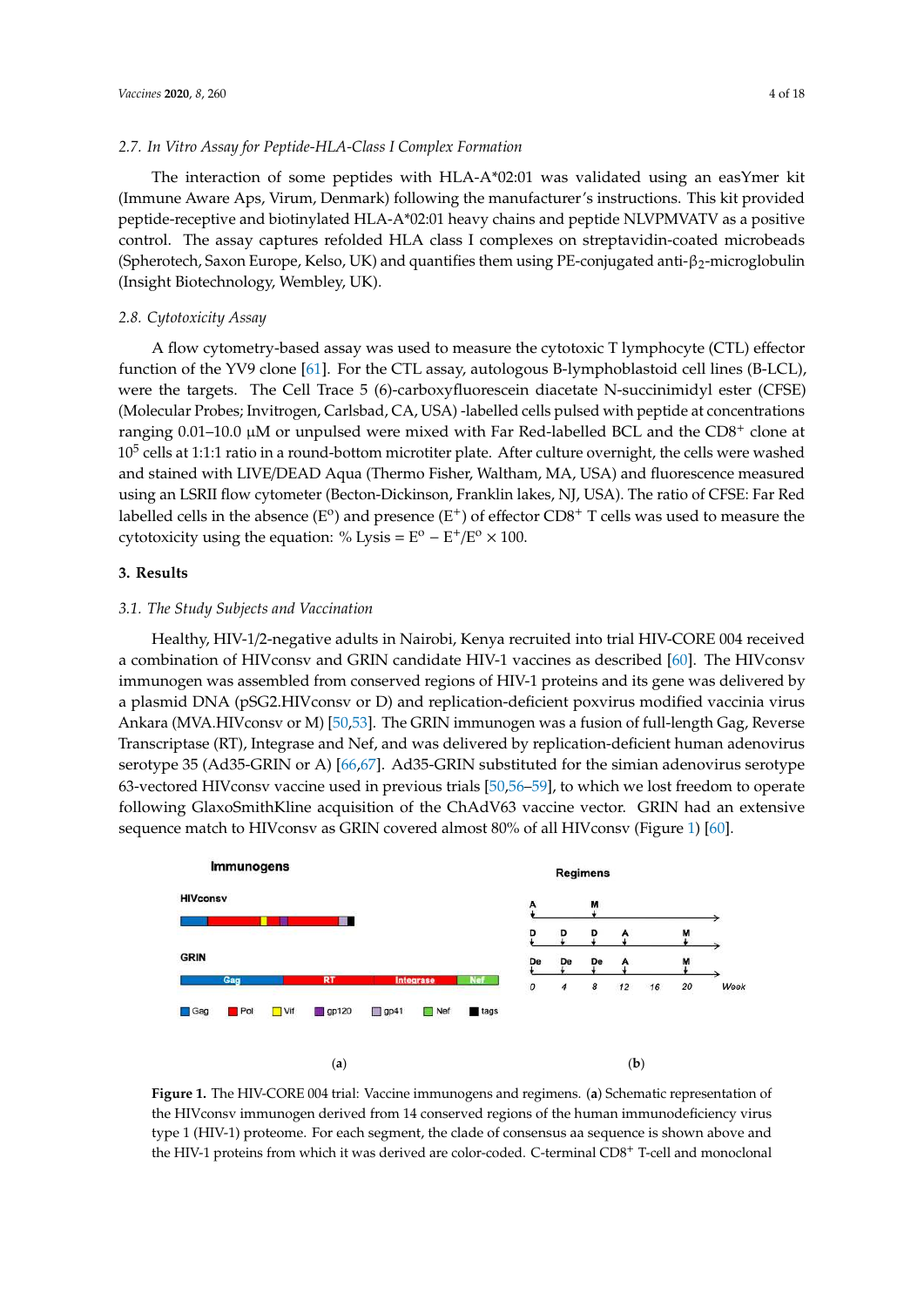antibody epitopes (tags) were added to facilitate preclinical vaccine development and manufacture. The GRIN (Gag-RT-Integrase-Nef) immunogen matched the HIVconsv sequence in 604 out of 776 aa (78%) and these 604 aa of GRIN had 97.6% homology with the HIVconsv protein. The two immunogens are drawn approximately to scale. (**b**) Three vaccination regimens tested in this trial employed A for Ad35-GRIN—replication-deficient engineered human adenovirus serotype 35 expressing GRIN at  $5 \times 10^{10}$  virus particles; M for MVA.HIVconsv—replication-deficient poxvirus expressing HIVconsv at  $2 \times 10^8$  plaque-forming units; and D or De for SG2.HIVconsy—"naked" plasmid DNA expressing HIVconsv at 4 mg delivered without or with electroporation, respectively. In vivo intramuscular electroporation was carried out using the TriGrid Delivery System of Ichor Medical Systems, San Diego, CA, USA. Vaccines were delivered by intramuscular needle injection.

# *3.2. HLA Allele Frequency in Nairobi Volunteers*

Trial HIV-CORE 004 recruited 72 healthy, HIV-1/2-negative individuals, whose HLA class I A, B, and C alleles, the regimen they received and their total peak fresh ex vivo IFN-γ ELISPOT assay magnitude of HIVconsv-specific T cells are shown in Table S1. The HLA genotype (Figure 2, left) and HLA supertype (Figure 2, right) frequencies were determined and the most frequent alleles in this cohort for the three loci were found to be HLA-A\*68:02 and A\*02:01, HLA-B\*15:03 and B\*53:01, and HLA-C\*06:02 and C\*04:01, respectively, out of a total of 83 alleles (29A, 34B, and 20C).



**Figure 2.** Human leukocyte antigen (HLA) class I alleles among Nairobi volunteers. HLA allele (**left**) and supertypes (**right**) frequencies are shown (*n* = 72). U—unclassified supertype.

#### *3.3. Definition of Optimal CD8*<sup>+</sup> *T-Cell Epitopes Restricted by African HLAs*

The primary trial readout used 6 pools of 15-mer peptides overlapping by 11 aa (15/11) spanning the entire length of the HIVconsv immunogen in a fresh ex vivo IFN-γ ELISPOT assay. As previously reported, the AM, DDDAM and DeDeDeAM regimens induced median frequencies of 2158, 3590, and 2369 spot-forming unit (SFU)/10<sup>6</sup> PBMC, respectively, of HIVconsv-specific T cells, which recognized median of 6 out of 6 peptide pools [60]. Here, the primary aim was to define the specificity rather than magnitude of vaccine-elicited T cells for frequent African HLA alleles. PBMC were first re-stimulated in vitro with individual previously identified, strongly positive peptide pools for 10 days to generate STCL. These STCL were then tested against individual 15-mer peptides contained in the pool in an IFN-γ ELISPOT assay. Many peptides were recognized by more than one individual and the most frequently targeted peptides were contained in both the HIVconsv and GRIN immunogen sequences (Figure 3). In the second stage, STCL were expanded from PBMC using individual "parental" 15-mers and assayed against progressively shorter peptides in a polychromatic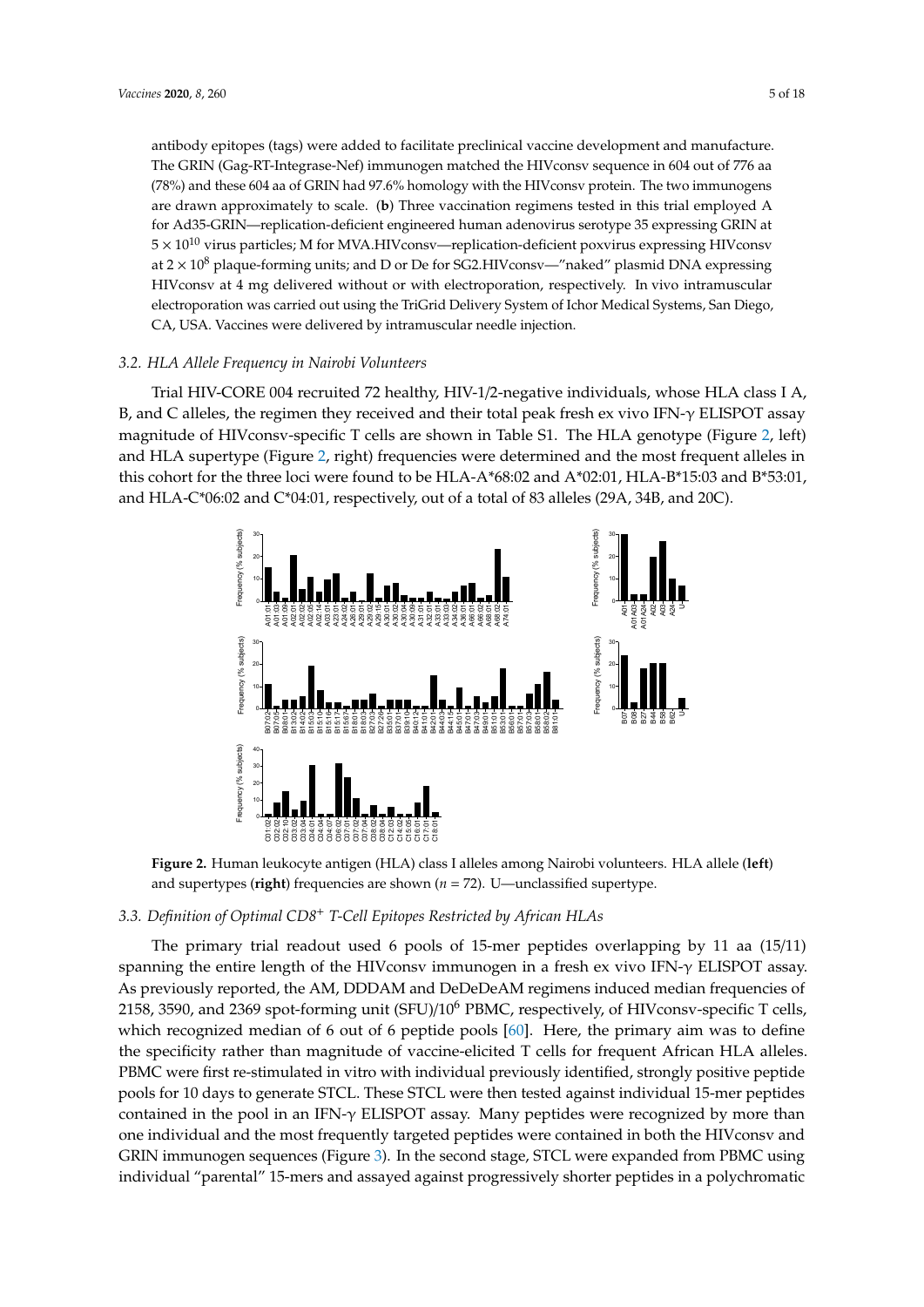intracellular cytokine staining (ICS) assay. The HLA restriction of optimal peptides was confirmed by IFN-γ production by CD3+CD8<sup>+</sup> cells of the STCL using peptide-pulsed B-LCL, 721.221 and/or C1R cell lines transfected with a single HLA-class I molecule (see Figure S1 for gating strategy) and reactivity with HLA-peptide tetrameric complexes. Results are presented in the order of the parental 15-mer overlapping peptides in Figures S2–S8 and summarized in Table 1. Overall, we newly defined and/or confirmed 21 optimal-length CD8<sup>+</sup> T cell-stimulatory epitopes and 8 HLA-epitope pairs, of which 4 pairs have not been reported previously.

|              | Parental               |                    |             | Shorter            | Reported               | Predicted <sup>1</sup> | Confirmed             |
|--------------|------------------------|--------------------|-------------|--------------------|------------------------|------------------------|-----------------------|
| No.          | Sequence               | VID <sup>2</sup>   | Name        | Sequence           | <b>HLA</b>             | <b>HLA</b>             | <b>HLA</b>            |
| <b>HC014</b> | <b>EWDRIYKRWIILGLN</b> | <b>YN10</b><br>829 |             | YKRWIILGLN         | Not rep'd              | $B*27:03$              |                       |
| HC049        | (K)NFPISPIETVPVKLK     | 831                | <b>SL10</b> | <b>SPIETVPVKL</b>  | B*81:01                | B*81:01                |                       |
|              |                        |                    | IL9         | <b>IETVPVKL</b>    | $B*40:01$<br>B*53:01   |                        |                       |
| <b>HC078</b> | YFSVPLDEGFRKYTA        | 873                | FF9         | <b>FSVPLDEGF</b>   | $B*57:03$              | $B*57:03$              | B*57:03               |
|              |                        |                    |             |                    |                        | $B*15:01$              | $B*15:01$             |
|              |                        |                    |             |                    |                        | $A*03:01$              | $A*03:01$             |
|              |                        |                    |             |                    |                        | $A*26:01$              |                       |
| <b>HC088</b> | <b>GSPAIFQSSMTKILE</b> | 830                | AK9         | <b>AIFQSSMTK</b>   | $A*03:01$<br>$A*11:01$ | $A*03:01$              | $A*03:01$             |
|              |                        |                    | II9         | <b>IFQSSMTKI</b>   | Not rep'd              | $B*51:01$              |                       |
|              |                        | 866                | <b>SK11</b> | <b>SPAIFQSSMTK</b> | $A*11:01$<br>$B*07:02$ |                        | $B*07:05$ $\clubsuit$ |
|              |                        |                    |             |                    |                        |                        | $B*53:01$ $\bullet$   |
|              |                        |                    | GM9         | <b>GSPAIFOSSM</b>  | Not rep'd              | B*07:05                |                       |
|              |                        |                    | SM9         | <b>SPAIFQSSM</b>   | B7                     | B*07:05                | $B*07:05$ $\bullet$   |
|              |                        |                    |             |                    |                        | $B*53:01$              | $B*53:01$ $\bullet$   |
|              |                        |                    |             |                    |                        | $C*04:02$              |                       |
| <b>HC164</b> | VQMAVFIHNFKRKGGI       | 830                | AR9         | <b>AVFIHNFKR</b>   | $A*03:01$              | $A*03:01$              |                       |
|              |                        |                    |             |                    |                        | A*74:01                |                       |
|              |                        |                    |             |                    |                        | $A*03:01$              |                       |
|              |                        |                    | <b>MR10</b> | <b>MAVFIHNFKR</b>  | Not rep'd              | $A*66:01$              |                       |
|              |                        |                    |             |                    |                        | $A*68:01$              |                       |
|              |                        |                    | MK9         | <b>MAVFIHNFK</b>   | $A*03:01$              | $A*03:01$              |                       |
|              |                        |                    |             |                    |                        | A*74:01                |                       |
|              |                        |                    |             |                    |                        | $B*51:01$              |                       |
|              |                        |                    | VR8         | <b>VFIHNFKR</b>    | Not rep'd              | $A*66:01$<br>$A*68:01$ |                       |
|              |                        | 889                | <b>MR10</b> | <b>MAVFIHNFKR</b>  | Not rep'd              |                        |                       |
|              |                        |                    | MK9         | <b>MAVFIHNFK</b>   | Not rep'd              | $C*02:02$              |                       |
|              |                        |                    | VR8         | <b>VFIHNFKR</b>    | Not rep'd              |                        |                       |
| <b>HC176</b> | <b>VVPRRKAKIIRDYGK</b> | 831                | <b>KK10</b> | KAKIIRDYGK         | Not rep'd              |                        |                       |
|              |                        | 889                | KK8         | <b>KIIRDYGK</b>    | Not rep'd              |                        |                       |
|              |                        |                    | KY8         | <b>KAKIIRDY</b>    | Not rep'd              |                        |                       |
| <b>HC177</b> | <b>RKAKIIRDYGKOMAG</b> | 810                | <b>RK11</b> | RKAKIIRDYGK        | Not rep'd              |                        |                       |
|              |                        |                    | RY9         | <b>RKAKIIRDY</b>   | $B*15:03$              | $B*15:03$              |                       |

**Table 1.** Summary of stimulatory human leukocyte antigen (HLA) class I T-cell epitopes in the Nairobi cohort.

<sup>1</sup> Epitopes were predicted using the LANL-HMID Immune Epitope Database (IEDB). <sup>2</sup> VID—volunteer identification. Please refer to Table S1 for volunteers' HLAs. ♣—Previously unreported candidates for LANL-HMID "A" list.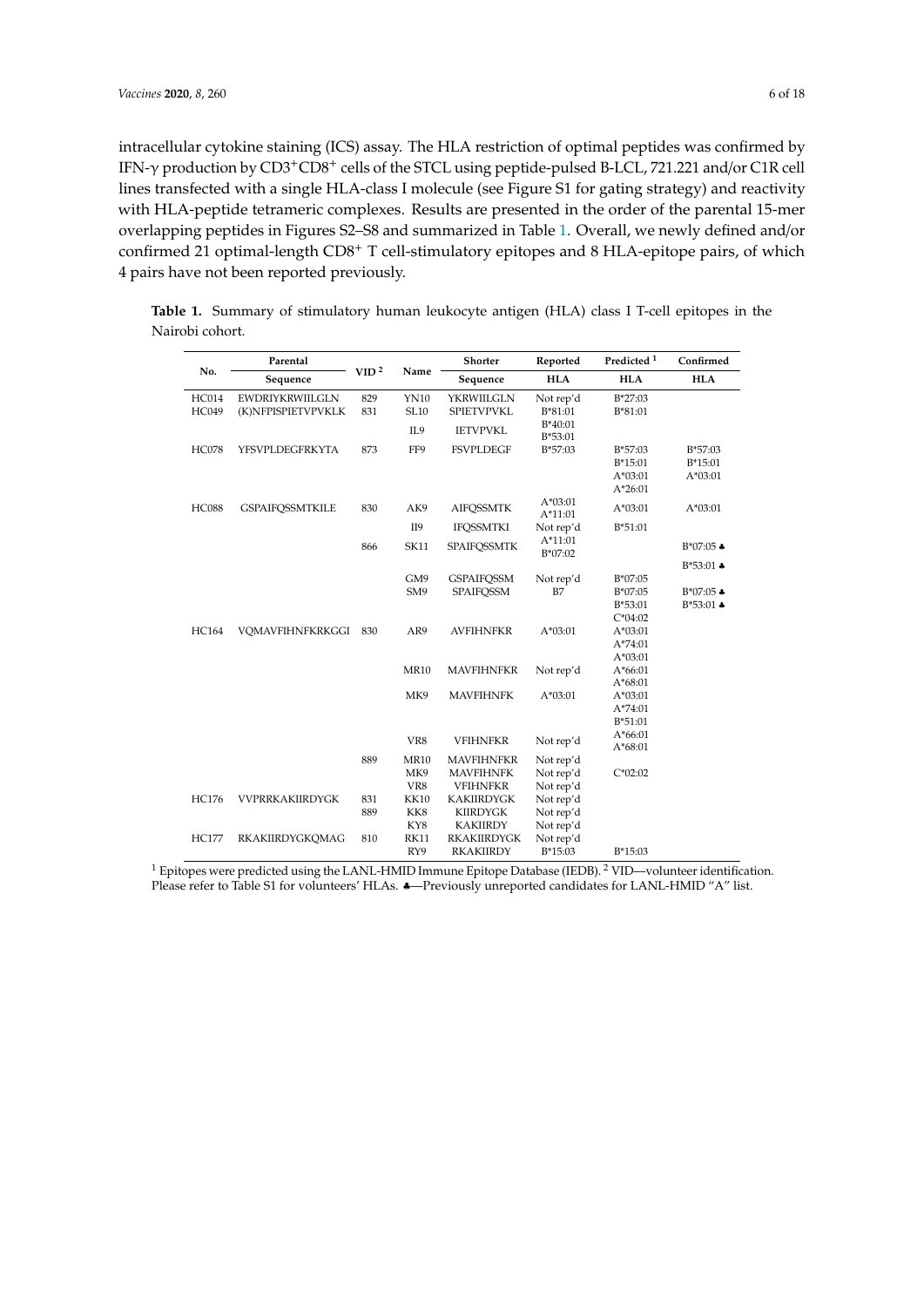$\frac{15}{10}$ 

|                                       | 10 <sup>6</sup> STCL |     |     |     |     |     |               |
|---------------------------------------|----------------------|-----|-----|-----|-----|-----|---------------|
| $\overline{\bf 37}$                   | 873                  | 877 | 882 | 884 | 889 | 896 | 8106          |
|                                       | 250                  | 325 |     |     |     |     |               |
|                                       |                      | 425 |     |     |     |     |               |
|                                       |                      | 350 |     |     |     |     |               |
|                                       |                      |     |     |     |     |     |               |
|                                       |                      | 400 |     |     |     |     |               |
|                                       |                      | 350 |     |     |     |     |               |
|                                       |                      |     |     |     |     |     | 22.000<br>763 |
| $\overline{\overline{\overline{56}}}$ |                      | 525 |     |     |     |     | 838           |
|                                       |                      | 400 |     |     |     |     | 400           |
|                                       |                      | 475 |     |     |     |     |               |
|                                       |                      | 350 |     |     |     |     |               |
| œ                                     |                      | 400 |     |     |     |     | 363           |

| 15 mer                       | <b>Protein</b>   | Peptide                                            | VID: SFU/10 <sup>6</sup> STCL |      |     |            |      |             |     |      |            |     |      |              |     |      |      |
|------------------------------|------------------|----------------------------------------------------|-------------------------------|------|-----|------------|------|-------------|-----|------|------------|-----|------|--------------|-----|------|------|
| ID                           | Clade            | <b>Sequence</b>                                    | 810                           | 823  | 830 | 829        | 831  | 861         | 866 | 867  | 873        | 877 | 882  | 884          | 889 | 896  | 8106 |
| <b>HC001</b>                 | Gag C            | <b>MEEKAFSPEVIPMF</b>                              |                               |      |     |            |      |             |     |      | 250        | 325 |      |              |     |      |      |
| <b>HC002</b>                 | Gag C            | <b>AFSPEVIPMFTALSE</b>                             |                               |      |     |            |      |             |     |      |            | 425 |      |              |     |      |      |
| <b>HC003</b>                 | Gag C            | <b>EVIPMFTALSEGATP</b>                             |                               |      |     | 525        |      |             |     |      |            | 350 |      |              |     |      |      |
| <b>HC005</b>                 | Gag C            | LSEGATPQDLNTMLN                                    |                               |      |     | 403        | 488  |             |     |      |            |     |      |              |     |      |      |
| <b>HC006</b><br><b>HC010</b> | Gag C<br>Gag C   | <b>ATPQDLNTMLNTVGG</b>                             |                               |      |     | 403<br>368 | 763  |             |     |      |            |     |      |              |     |      |      |
| <b>HC011</b>                 | Gag C            | <b>KQAAMQMLKDTINEEA</b><br><b>KOMLKDTINEEAAEWD</b> |                               |      |     |            |      |             |     |      |            | 400 |      |              |     |      |      |
| <b>HC012</b>                 | Gag C            | <b>DTINEEAAEWDRIYK</b>                             |                               |      |     |            |      |             |     |      |            | 350 |      |              |     |      |      |
| <b>HC014</b>                 | Gag C            | EWDRIYKRWIILGLN                                    |                               |      |     | 3745       |      |             |     |      |            |     |      |              |     |      |      |
| <b>HC015</b>                 | Gag D            | <b>IYKRWIILGLNKIVR</b>                             |                               |      |     |            | 563  | 7725        |     |      |            |     |      |              |     |      | 763  |
| <b>HC016</b>                 | Gag D            | WIILGLNKIVRMYSP                                    |                               |      |     |            |      |             |     | 366  |            | 525 |      |              |     |      | 838  |
| <b>HC017</b>                 | Gag D            | <b>GLNKIVRMYSPVSIL</b>                             |                               |      |     | 385        |      |             |     |      |            | 400 |      |              |     |      | 400  |
| <b>HC019</b>                 | Gag D            | <b>YSPVSILDRQGPKE</b>                              |                               |      |     |            |      |             |     |      |            | 475 |      |              |     |      |      |
| <b>HC020</b>                 | Gag D            | <b>SILDIRQGPKEPFRD</b>                             |                               |      |     |            |      |             |     |      |            | 350 |      |              |     |      |      |
| <b>HC022</b>                 | Gag D            | PKEPFRDYVDRFARN                                    |                               |      |     |            |      |             |     | 400  |            | 400 |      |              |     |      | 363  |
| <b>HC026</b>                 | Gag A            | <b>RAPRKKGCWKCGKEG</b>                             |                               |      |     | 543        |      |             |     |      |            |     |      |              |     |      |      |
| <b>HC035</b><br><b>HC036</b> | Gag A            | <b>RWKPKMIGGIGGFIKV</b><br><b>MIGGIGGFIKVRQYD</b>  |                               |      |     |            |      |             |     |      |            |     |      | 1873<br>1803 |     |      |      |
| <b>HC037</b>                 | Gag A<br>Gag A   | <b>IGGFIKVROYDQILI</b>                             |                               |      |     |            |      |             |     |      |            |     |      | 1873         |     |      |      |
| <b>HC038</b>                 | Gag A            | <b>IKVRQYDQILIEICG</b>                             |                               |      |     |            |      |             |     |      |            |     |      | 1453         |     |      |      |
| <b>HC039</b>                 | Gag A            | <b>KOYDOILIEICGHKAI</b>                            |                               |      |     |            |      |             |     |      |            |     |      | 1400         |     |      |      |
| <b>HC041</b>                 | Pol B            | <b>ICGHKAIGTVLVGPT</b>                             |                               |      |     |            |      |             |     |      |            |     |      | 1208         |     |      |      |
| <b>HC042</b>                 | Pol B            | <b>KAIGTVLVGPTPVNI</b>                             |                               |      |     |            |      |             |     |      |            |     |      | 1208         |     |      |      |
| <b>HC043</b>                 | Pol B            | <b>TVLVGPTPVNIIGRN</b>                             |                               |      |     | 313        | 363  |             |     |      |            |     |      | 998          |     |      |      |
| <b>HC044</b>                 | Pol B            | <b>GPTPVNIIGRNLLTQ</b>                             |                               |      |     |            |      |             |     |      |            |     |      | 788          |     |      |      |
| <b>HC045</b>                 | Pol B            | <b>VNIIGRNLLTQIGCT</b>                             |                               | 1675 |     |            |      |             |     |      |            |     |      | 998          |     |      |      |
| <b>HC046</b>                 | Pol B            | <b>GRNLLTQIGCTLNFP</b>                             |                               |      |     |            |      |             |     |      |            |     |      | 875          |     |      |      |
| <b>HC047</b>                 | Pol B            | <b>LTOIGCTLNF PISPI</b>                            |                               |      |     |            |      |             |     |      |            |     |      | 473          |     |      |      |
| <b>HC048</b><br><b>HC049</b> | Pol B<br>Pol B   | <b>GCTLNFPISPIETVP</b>                             |                               |      |     |            | 1313 |             |     |      |            |     |      | 438<br>578   |     |      |      |
| <b>HC050</b>                 | Pol B            | <b>KNFPISPIETVPVKLK</b><br><b>SPIETVPVKLKPGMD</b>  |                               |      |     |            |      |             |     |      |            |     |      | 648          |     |      |      |
| <b>HC051</b>                 | Pol B            | <b>TVPVKLKPGMDGPKV</b>                             |                               |      |     |            |      |             |     |      |            | 425 |      | 403          |     |      |      |
| <b>HC055</b>                 | Pol B            | <b>QWPLTEEKIKALVEI</b>                             |                               |      |     |            |      |             |     |      |            |     | 411  |              |     |      |      |
| <b>HC056</b>                 | Pol B            | <b><i>TEEKIKALVEICTEM</i></b>                      |                               |      |     |            |      |             |     |      |            |     |      | 945          |     |      |      |
| <b>HC058</b>                 | Pol B            | <b>VEICTEMEKEGKISK</b>                             |                               |      |     |            |      |             |     |      |            |     |      | 945          |     |      |      |
| <b>HC062</b>                 | Pol B            | <b>GPENPYNTPVFAIKK</b>                             |                               | 1350 |     |            |      |             |     |      |            |     |      |              |     |      |      |
| <b>HC064</b>                 | Pol B            | <b>PVFAIKKKDSTKW</b>                               |                               | 488  |     |            |      |             |     |      |            |     |      |              |     |      |      |
| <b>HC068</b>                 | Pol C            | <b>VDFRELNKRTQDFWE</b>                             |                               |      |     | 400        |      |             |     |      |            |     |      |              |     |      |      |
| <b>HC069</b>                 | Pol C            | <b>ELNKRTQDFWEVQLG</b>                             |                               | 363  |     |            |      |             |     |      |            |     |      |              |     |      |      |
| <b>HC075</b>                 | Pol C            | <b>KKSVTVLDVGDAYFS</b>                             |                               |      |     | 352        |      |             |     |      |            |     |      |              |     |      |      |
| <b>HC076</b>                 | Pol C            | <b>TVLDVGDAYFSVPLD</b>                             |                               |      |     | 368<br>464 |      |             |     |      |            |     |      |              |     |      |      |
| <b>HC077</b><br><b>HC078</b> | Pol C<br>Pol C   | <b>VGDAYFSVPLDEGFR</b>                             |                               |      |     |            |      |             |     |      | 463<br>940 |     | 1274 |              |     |      |      |
| <b>HC079</b>                 | Pol C            | <b>YFSVPLDEGFRKYTA</b><br>PLDEGFRKYTAFTIP          |                               | 388  |     | 400        |      |             |     |      |            |     | 371  | 500          |     |      |      |
| <b>HC080</b>                 | Pol C            | <b>GFRKYTAFTIPSINN</b>                             |                               |      |     | 400        |      |             |     |      |            |     |      |              |     |      |      |
| <b>HC082</b>                 | Pol C            | <b>TIPSINNETPGIRYQ</b>                             |                               |      |     | 384        |      |             |     |      |            |     |      |              |     |      |      |
| <b>HC084</b>                 | Pol C            | <b>TPGIRYQYNVLPQGW</b>                             |                               |      |     | 608        |      |             |     |      |            |     |      | 500          |     |      |      |
| <b>HC087</b>                 | Pol C            | QGWKGSPAIFQSSMT                                    |                               |      |     |            |      |             | 550 |      |            |     |      |              |     |      |      |
| <b>HC088</b>                 | Pol C            | <b>GSPAIFQSSMTKILE</b>                             |                               |      | 376 |            | 450  | 425         | 585 |      |            |     |      | 733          |     |      |      |
| <b>HC089</b>                 | Pol C            | <b>IFOSSMTKILEPFRA</b>                             |                               |      |     |            |      |             |     |      |            |     |      | 517          |     |      |      |
| <b>HC102</b>                 | Vif D            | <b>QVDRMRIRTWKSLVK</b>                             |                               |      |     | 483        |      |             |     |      |            |     |      |              |     |      |      |
| <b>HC103</b>                 | Vif D            | MRIRTWKSLVKHH                                      |                               |      |     | 433        |      |             |     |      |            |     |      |              |     |      |      |
| <b>HC106</b>                 | Pol A            | <b>LTEEAELELAENRE</b>                              |                               |      |     | 400        |      |             |     |      |            |     |      |              |     |      | 413  |
| <b>HC107</b>                 | Pol A            | EAELELAENREILKD                                    |                               |      |     | 617<br>600 |      |             |     |      |            |     |      |              |     |      | 425  |
| <b>HC109</b><br><b>HC111</b> | Pol A<br>Pol A   | KNREILKDPVHGVYYD<br>VHGVYYDPSKDUAE                 |                               |      |     | 667        |      |             |     |      |            |     |      |              |     |      |      |
| <b>HC115</b>                 | Pol B            | YWQATWIPEWEFVN                                     |                               |      |     | 500        |      |             |     |      |            |     |      |              |     |      |      |
| <b>HC117</b>                 | Pol B            | PEWEFVNTPPLVKLW                                    |                               |      |     |            | 338  |             |     |      |            |     |      |              |     |      |      |
| <b>HC118</b>                 | Pol B            | <b>FVNTPPLVKLWYQLE</b>                             |                               |      |     | 550        |      |             |     |      |            |     |      |              |     |      |      |
| <b>HC123</b>                 | Env <sub>C</sub> | <b>KNFNMWKNDMVDQMHE</b>                            |                               |      |     |            |      |             |     |      |            |     |      |              | 763 |      |      |
| <b>HC124</b>                 | Env <sub>C</sub> | WKNDMVDQMHEDIIS                                    |                               |      |     |            |      |             |     | 429  |            |     |      |              |     |      |      |
| <b>HC126</b>                 | Env <sub>C</sub> | <b>MHEDIISLWDQSLKP</b>                             |                               |      |     | 368        |      |             |     |      |            |     |      |              |     |      |      |
| <b>HC127</b>                 | Env <sub>C</sub> | <b>IISLWDQSLKPCVKL</b>                             |                               |      |     |            |      |             |     | 1401 |            |     |      |              |     |      |      |
| <b>HC128</b>                 | Env <sub>C</sub> | <b>WDQSLKPCVKLTP</b>                               |                               |      |     | 333        |      |             |     |      |            |     |      |              |     |      |      |
| <b>HC131</b>                 | Pol D            | <b>WVPAHKGIGGNEQV</b>                              |                               |      |     |            |      |             |     |      |            |     |      | 2216         |     |      |      |
| <b>HC132</b>                 | Pol D            | AHKGIGGNEQVDKLV                                    |                               |      |     |            |      |             |     |      |            |     |      | 2250         |     |      |      |
| <b>HC135</b>                 | Pol D            | <b>KLVSOGIRKVLFLDG</b>                             |                               |      |     |            |      |             |     |      |            |     |      | 2583         |     |      |      |
| <b>HC136</b><br><b>HC137</b> | Pol D<br>Pol D   | <b>SOGIRKVLFLDGIDKA</b><br><b>KVLFLDGIDKAQ</b>     |                               |      |     |            |      | 1025<br>938 |     |      |            |     |      | 3200<br>3466 |     |      |      |
| <b>HC142</b>                 | Pol A            | <b>DKCQLKGEAMHGQVD</b>                             |                               |      |     |            |      |             |     |      |            |     |      | 2316         |     |      |      |
| <b>HC146</b>                 | Pol A            | <b>SPGIWOLDCTHLEGK</b>                             |                               |      |     |            |      | 338         |     |      |            |     |      |              |     |      |      |
| <b>HC147</b>                 | Pol A            | <b>WOLDCTHLEGKVILV</b>                             |                               |      |     |            |      |             |     |      |            |     |      | 2116         |     |      |      |
| <b>HC154</b>                 | Pol A            | <b>IPAETGQETAYFLLK</b>                             |                               | 9520 |     |            |      |             |     |      |            |     |      |              |     | 1625 |      |
| <b>HC160</b>                 | Pol B            | <b>IIGQVRDQAEHLKTA</b>                             |                               |      |     |            |      | 875         |     |      |            |     |      |              |     |      |      |
| <b>HC162</b>                 | Pol B            | <b>AEHLKTAVQMAVFIH</b>                             |                               |      |     | 473        |      |             |     |      |            |     |      |              |     |      |      |
| <b>HC163</b>                 | Pol B            | <b>KTAVOMAVFIHNFKR</b>                             |                               |      | 456 |            |      |             |     |      |            |     | 291  |              |     |      |      |
| <b>HC164</b>                 | Pol B            | <b>VOMAVFIHNFKRKGGI</b>                            |                               |      | 609 |            |      |             |     | 463  |            |     | 258  |              | 538 |      |      |
| <b>HC166</b>                 | Pol B            | <b>FKRKGGIGGYSAGER</b>                             |                               |      |     | 525        |      | 313         |     |      |            |     |      |              |     |      |      |
| <b>HC170</b>                 | Pol C            | <b>WKGPAKLLWKGEGAV</b>                             |                               |      |     | 508        |      |             |     |      |            |     |      |              |     |      |      |
| <b>HC174</b>                 | Pol C<br>Pol C   | <b>IQDNSDIKVVPRRKA</b>                             |                               |      |     | 753<br>630 |      |             |     |      |            |     |      |              |     |      |      |
| <b>HC175</b><br><b>HC176</b> | Pol C            | <b>SDIKVVPRRKAKIR</b><br><b>VVPRRKAKIRDYGK</b>     |                               |      |     |            | 438  |             |     |      |            | 625 |      |              | 525 |      |      |
| <b>HC177</b>                 | Pol C            | <b>RKAKIIRDYGKQMAG</b>                             | 344                           |      |     | 613        |      |             |     |      |            |     |      |              |     |      |      |
| <b>HC178</b>                 | Pol C            | <b>IIRDYGKQMAGADCV</b>                             |                               |      |     |            |      |             |     |      |            |     | 824  | 1300         |     |      |      |
| <b>HC181</b>                 | Env <sub>D</sub> | <b>FLGAAGSTMGAA</b>                                |                               |      |     | 403        |      |             |     |      |            |     |      |              |     |      |      |
| <b>HC184</b>                 | Env <sub>D</sub> | <b>GAASMTLTVQARQLL</b>                             |                               |      |     | 385        |      |             |     |      |            |     |      |              |     |      |      |
| <b>HC186</b>                 | Env <sub>D</sub> | VQARQLLSGIVQQQN                                    |                               |      |     | 403        |      |             |     |      |            |     |      |              |     |      |      |
| <b>HC192</b>                 | Env <sub>D</sub> | QHLLQLTVWGIKQ                                      |                               |      |     | 490        |      |             |     |      |            |     |      |              |     |      |      |
|                              |                  |                                                    |                               |      |     |            |      |             |     |      |            |     |      |              |     |      |      |

**Figure 3.** Mapping of stimulatory 15-mer peptides. PBMCs were expanded in vitro with 1 of 6 pools of overlapping 15/11 aa peptides spanning the entire HIVconsv immunogen for 10 days to establish short-term cell lines (STCL) and tested in an IFN-γ ELISPOT assay against individual peptides. The frequencies of responding IFN-γ SFU stimulated by peptides are indicated. Peptides and aa shown in red were present in HIVconsv and absent from GRIN. Terminal 'K' (blue) were added for solubility (non-HIV). VID—volunteer identification.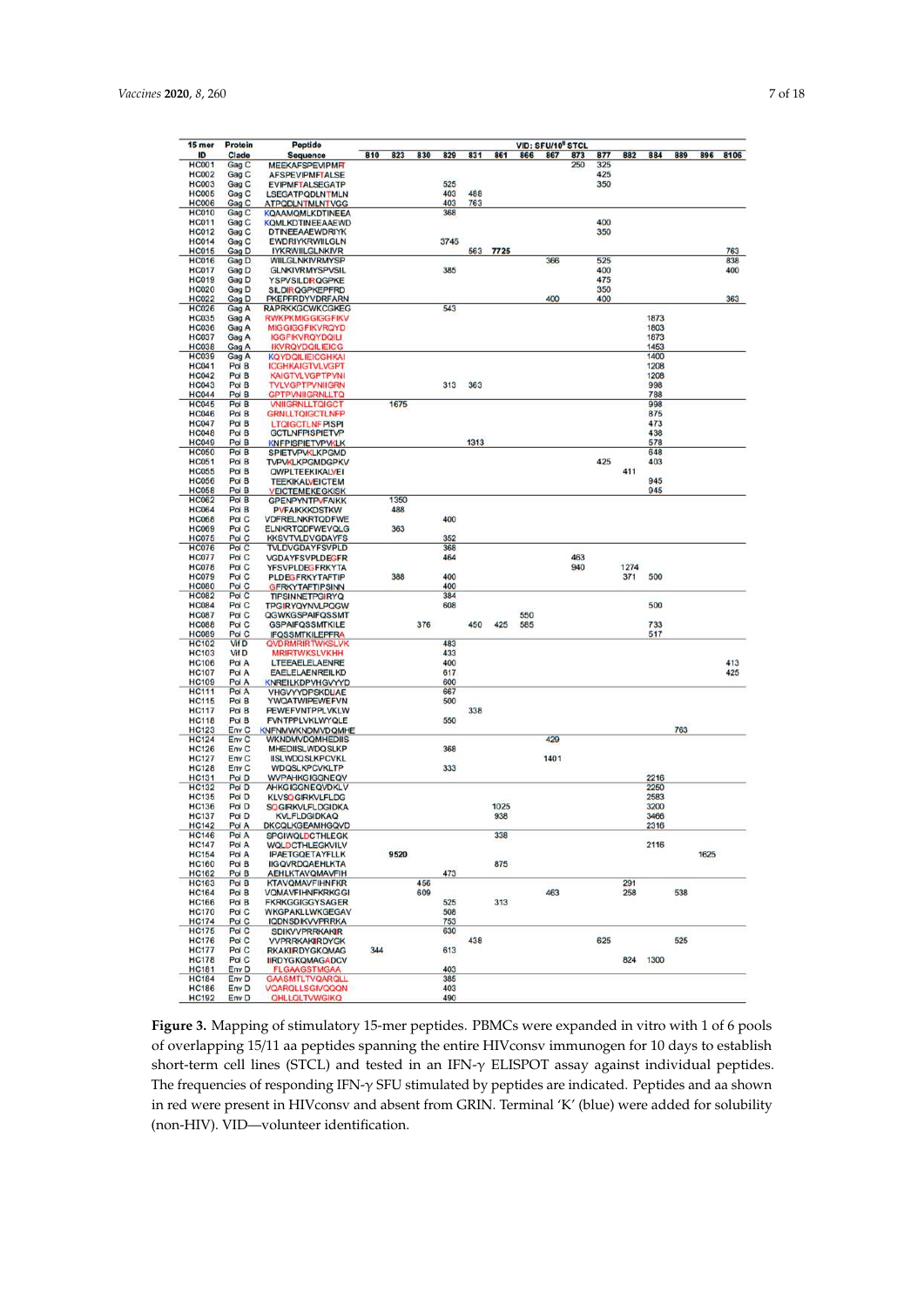# *3.4. Peptide FF9 Stimulates Functional T-Cell Response via Three HLA Supertypes*

Vaccine recipient 873 (A\*03:01, A\*26:01; B\*15:01, B\*57:03, C\*04:01, C\*07:01) responded to peptide HC078 YFSVPLDEGFRKYTA. Using HC078-expanded STCL, we found the strongest reactive peptide to be FSVPLDEGF (FF9), while a cluster of longer HC078 derivatives YT14, YY13, YK12, YR11, and YF10 also induced a functional T-cell response (Figure S4a). Using HLA-transfected 721.221 cells, FF9 presented by HLA-B\*57:03 stimulated strongly effector cells. At the same time, HLA-A\*03:01 and HLA-B\*15:01-expressing cells loaded with FF9 also delivered although weaker, but a definite positive IFN- $\gamma$  production signal (Figure 4a). This was further supported by peptide titration experiments (Figure 4b) and HLA/peptide tetramer reactivity for HLA-B\*57:03/FF9 and HLA-B\*15:01/FF9 (an HLA-A\*03:01/FF9 tetramer was not available) (Figure 4c). While a potentially CD3+CD8+CD57<sup>+</sup> NKT cell-mediated signal was detected within the HC078 STCL FF9-responsive population, a definite "classical" CD8<sup>+</sup> T-cell component of the IFN-γ production through all restricting HLA molecules was observed (Figure S4b).



**Figure 4.** HC078-expanded STCL derived from volunteer 873 recognized FSVPLDECF (FF9) in the context of three HLA alleles. (**a**) PBMC of volunteer 873 expanded using HC078 YFSVPLDEGFRKYTA for 10 days showed different IFN- $\gamma$  staining patterns of CD8<sup>+</sup>CD3<sup>+</sup> cells when stimulated with 721,221 cells stably transfected with HLA-A\*03:01, B\*15:01 and B\*57:03 (right) pulsed with either HC078 or FSVPLDECF peptides (above). Staphylococcal enterotoxin B (SEB) was used as a non-specific positive control. (**b**) FF9 titrations revealed strong stimulation using HLA-B\*57:03 and weak interactions with HLA-A\*03:01- and HLA-B\*15:01-restricted cells. (**c**) HC078 STCL was stimulated with HLA-transfected 721.221 cells pulsed with FSVPLDECF (right) and CD8<sup>+</sup>CD3<sup>+</sup> cells were assessed for interaction with either relevant (specific) or irrelevant (non-specific) HLA/peptide tetramers (below) For (**a**) and (**c**), the percentage of stained cells is inserted below the gated population.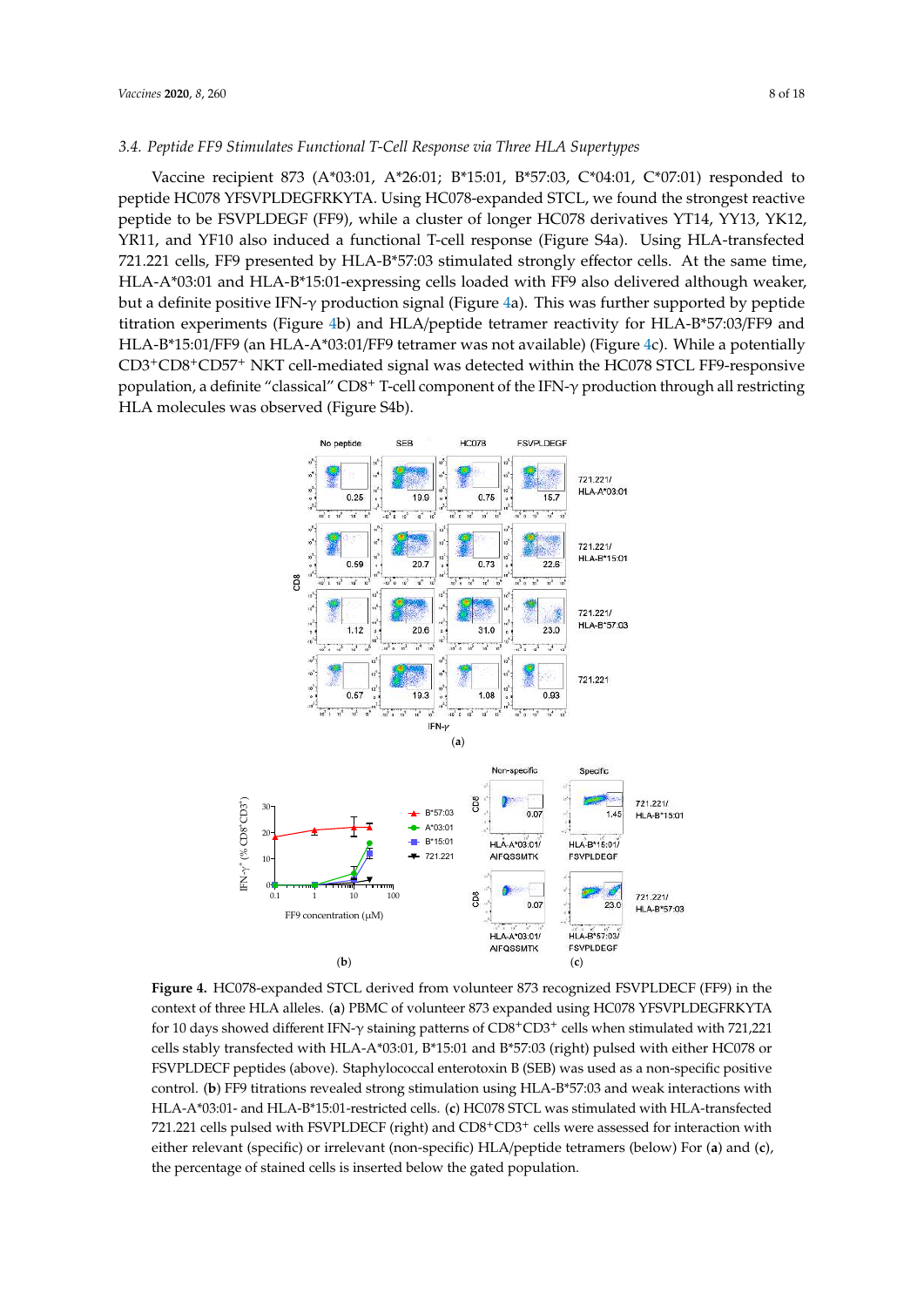## *3.5. Heterogeneity of Vaccine-Elicited T-Cell Responses Restricted through HLA-A\*02:01*

Next, we assessed the heterogeneity of epitopes targeted in the context of a common allele HLA-A\*02:01 and to what extend differences in the host genetic background impacted responses on this common allele. To this end, we tested 18 epitopes reported in the National Laboratory HIV Molecular Immunology Database (LANL-HMID) to be restricted by HLA-A2/A\*02:01 solely or as well as by other HLAs [68,69] and having at least 2 out of 3 anchor residues at P2, P6 and P9 of 9-mer epitopes of the HLA-A\*02:01-binding motif [21,70]. Six HLA-A\*02:01-positive volunteers 807, 813, 857, 860, 884, and 889 with sufficient cryopreserved samples available were included in this analysis. Even though the optimal, truly HLA-A\*02:01-presented epitope has not been defined for some of them, the six HLA-1\*02:01-positive individuals recognized median (range) of 3.5 (0–6) out of these 18 tested HIVconsv epitopes (Figure 5a). Furthermore, T cells of volunteers 813, 857, and 884 also responded, albeit with variable strength, to frequently occurring natural variants of epitopes EILKDPVHGV, KAFSPEVIPMF, and FLGKIWPS, respectively (Figure 5b).



**Figure 5.** Heterogeneity in HLA-A\*02:01-restricted T-cell responses. (**a**) HLA-A\*02:01-positive vaccine recipients were tested for recognition of reportedly HLA-A\*02:01-restricted epitopes present in HIVconsv. Their PBMC were expanded with a pool of corresponding parental 15-mers peptides containing the tested epitopes and assessed in an IFN-γ ELISPOT assay. Dotted line indicates the background frequency corresponding to 5 SFU per well. (**b**) Titration of epitope variants tested for induction of IFN-γ production by STCL.

# *3.6. Suboptimal* In Vivo *Response Rescued by Index Epitope Boost*

To increase the safety of the GRIN immunogen, enzymatic activity of RT was inhibited by a substitution of two bulky, charged glutamic acid residues in the RT active site MDDL by smaller, hydrophobic alanines to generate MAAL [66,67]. In contrast, HIVconsv encoded the MDDL wildtype sequence. This provided a unique opportunity to assess in vivo induction of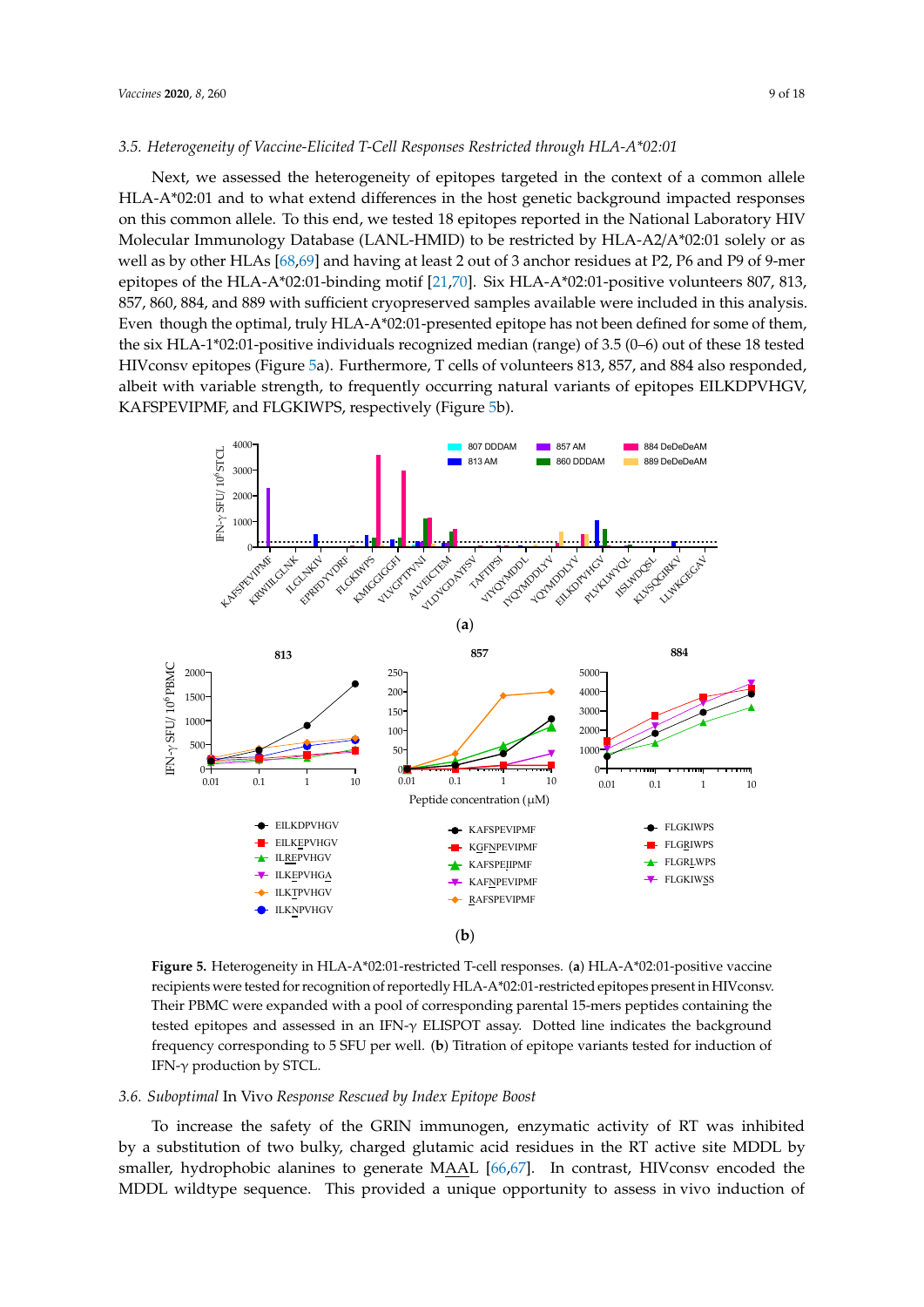T cells to and in vitro functional recognition of a well-defined HLA-A\*02:01-restricted index epitope YQYMDDLYV (YV9) [38,43,61,62,69,71–73] in DNA.HIVconsv and MVA.HIVconsv, and its alanine variant delivered by Ad35-GRIN. Responses were compared after DeDeDe, DeDeDeA, and DeDeDeAM in two HLA-A\*02:01-positive participants 884 and 889. Only participant 884 showed a response to this region: stimulation with the mutant HC093 (K)NPEIVIYQYMAALYV peptide expanded STCL only in samples obtained after the full DeDeDeAM regimen, but not after DeDeDeA, although DeDeDeA-primed and HC093-expanded STCL recognized YQYMAALYV. Thus, Ad35-GRIN/MAAL primed T cells required a boost with the index epitope in MVA.HIVconsv/MDDL for their in vivo expansion (Figure 6a). While both YQYMDDLYV and YQYMAALYV bound HLA-A\*02:01 with same efficiency (Figure 6b), the engagement of YQYMAALYV with TCR of a YQYMDDLYV-grown T-cell clone failed completely in a killing assay (Figure 6c). Another variant CQYMDDLYV present in 1.32% of HIV sequences in the LANL-HIV Sequence Database was capable of avid binding to the HLA-A\*02:01 molecule and stimulating a T-cell clone killing, albeit impaired.



**Figure 6.** Mutant epitope prime requires index epitope boost for a functional response. (**a**) Epitope variants YQYMDDLYV and YQYMAALYV were delivered by the HIVconsv (De for electroporated DNA and M for MVA) and GRIN (Gag-RT-Integrase-Nef) (A for adenovirus) vaccines, respectively. PBMC from volunteer 884 drawn 2, 8, and 12 weeks after DeDeDe, DeDeDeA and DeDeDeAM, respectively, were expanded by either the HIVconsv (black) or GRIN (gray) 15-mer peptide variant and tested against both the parental 15-mer and 9-mer peptides in an ELISPOT assay. (**b**) Recombinant purified HLA-A\*02:01 heavy chain and β<sub>2</sub>-microglobulin were used to test efficiency of refolding of HLA-peptide complexes in the presence of decreasing test peptide concentrations using a FACS bead assay. (**c**) Killing of peptide-pulsed HLA-A\*02:01 target cells by a YQYMDDLYV-specific CD8<sup>+</sup> T cell clone. CQYMDDLYV present in 1.32% of database sequences was used as a variant example of a strong binder with impaired T-cell stimulation.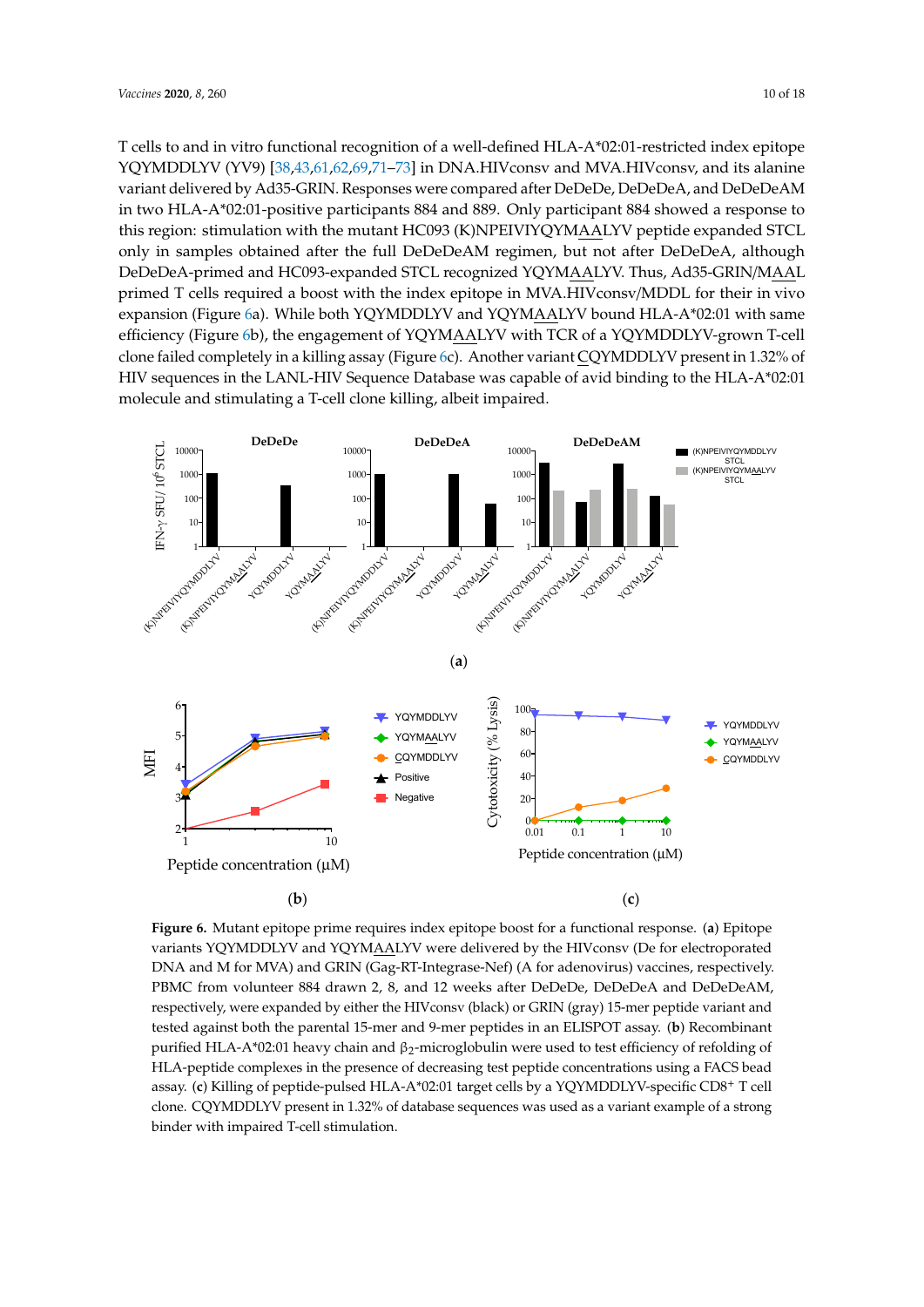## **4. Discussion**

Definition of CTL epitopes provides important insights into the mechanisms of host responses to HIV-1 and HIV-1′ s adaptation to T-cell surveillance [14,31,74–77]. It also critically informs development of an effective HIV-1 vaccine [62,63,78,79]. In the course of this work, we characterized a number of CD8<sup>+</sup> T-cell responses specific for HIV-1 conserved protein regions induced by the HIVconsv vaccines [53] in adult HIV-1/2-negative HIV-CORE 004 participants in Nairobi [60]. First in 72 trial participants, 83 HLA alleles were detected and their frequencies and those of the corresponding HLA supertypes were established. These results concurred well with previous reports on allele frequencies in this population and were distinct from Caucasian and Japanese populations [40,41,80–84]. It was suggested that while frequencies of HLA alleles might vary dramatically among different ethnicities and global locations, the frequency of each HLA allele supertype is remarkably constant [20,21]. Overall, we confirmed many already reported optimal CD8<sup>+</sup> T-cell epitopes, for some of them identified their alternative HLA-restriction, and defined 4 novel HLA-peptide pairs, namely HLA-B\*53:01/SPIETVPVK, HLA-B\*07:05/SPAIFQSSMTK, HLA-B\*53:01/SPAIFQSSM, and HLA-B\*07:05/SPAIFQSSM [85]. These pairs represent additions to the cumulative knowledge of well-defined epitopes in this geographic region.

Volunteer 873 presented epitope FSVPLDEGF (FF9) by 3 different HLA molecules HLA-A\*03:01, HLA-B\*15:01 and HLA-B\*57:03. These alleles belong to different HLA supertypes of A03, B62, and B58, respectively. A closer inspection of the main anchor residues in position P2 and P9 confirmed expected aa fitting into MHC pockets B and F for the strongest HLA-B\*57:03 [86], but only one and none for the weaker binding alleles making the involvement of secondary anchors likely. In line with these observations, tetramer reactivity yielded different frequencies of FF9 specific cells for responses restricted by HLA-B\*57:03 and HLA-B\*15:01 (Figure 4c). Typical interpretation of these data would be that FF9 is presented by HLA-B\*57:03, whereas the biological significance of weak HLA/peptide interactions remains unclear. However, sometimes even very weak protein–protein interactions may have biological consequences, such as those implicated in experimental challenge/protection by HLA-E-restricted CD8<sup>+</sup> T cells [87–91] and CD4<sup>+</sup> T-cell function [92,93]. It is of note that MHC-peptide affinity alone does not correlate with frequency of peptide recognition [94] nor necessarily with magnitude of responses [46] or functionality [18]. In addition, for stimulation through HLA-A\*03:01, HLA-B\*15:01 and HLA-B\*57:03, 33.5%, 37.2%, and 25.8% subsets of the IFN-γ-producing cells in the HC078 STCL were CD3+CD8+CD57<sup>+</sup> NKT cells (Figure S4b). The potential contribution of such a population to virus control will need to be further explored.

Six volunteers recognized median of 3.5 out of 18 tested epitopes recorded in the LANL-HMID to be presented through HLA-A\*02:01/A2 (Figure 5a). Of note, the precision of the general listings in the LANL-HMID table of CTL/CD8<sup>+</sup> Epitope Summary [85] might sometimes be questionable, which has led to the creation and regular updates of a more stringent "A" list of the best defined epitopes [85]. On the other hand, highly personalized epitope hierarchies, i.e., absence of responses to some, is not unexpected given the complexity of the antigen processing and presentation pathways [95–97] competition from different sets of other HLA molecules in each individual, different T-cell repertoires and, perhaps, even differences in co-infections/microbiome [98–101]. We also demonstrated that a T-cell response to an epitope with suboptimal affinity for the TCR(s) could be rescued by a vaccination with its index epitope (Figure 6). Several mechanisms could have contributed to this observation including a limited room for TCR cross-reactivity even for the perceived stringent HLA class I-peptide recognition [102] combined with multiple T-cell clones recruited into the response to this epitope [103], some of which were of too low frequency to be detected after the Ad35-GRIN prime alone. This may be another indication that even weak protein–protein interactions influence the final outcome and supports vaccines employing multivalent immunogens [69,104–106], although further investigations are required to generalize this observation.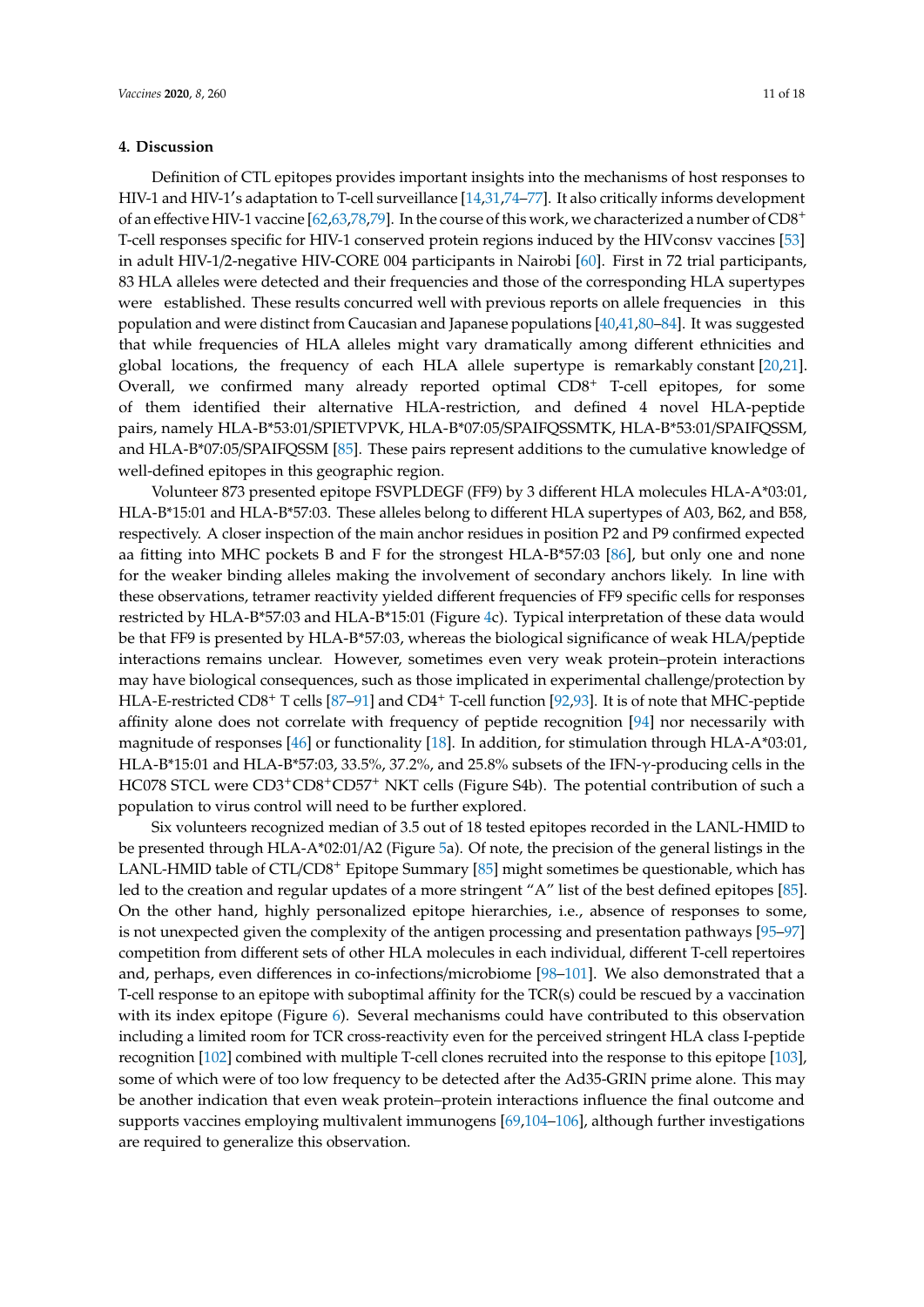## **5. Conclusions**

In conclusion, we believe our study is a small, but significant contribution to the knowledge and understanding of likely protective CD8<sup>+</sup> T-cell responses to HIV-1 infection in sub-Saharan Africa, where consequences of the HIV-1 epidemic still represent one of the major health and social challenges, and where an effective vaccine is urgently needed.

**Supplementary Materials:** The following are available online at http://www.mdpi.com/2076-393X/8/2/260/s1, Figure S1: Gating strategy for determination of HLA class I-restriction following peptide-specific restimulation, Figure S2: Responses to HC014 EWDR-IYKRWIILGLN (Gag 261–271), Figure S3: Responses to HC049 (K)NFPISPIETVPVKLK / HC050 SPIETVPVKLKPGMD (Pol 158–171), Figure S4: Responses to HC078 YFSVPLDEGFRKYTA (Pol 270–284, Figure S5. Responses to HC088 GSPAIFQSSMTKILE (Pol 311–325), Figure S6. Responses to HC164 VQMAVFIHNFKRKGGI (Pol 891–905), Figure S7: Responses to HC176 VVPRRKAKIIRDYGK (Pol 974–988), Figure S8: Responses to HC177 RKAKIIRDYGKQMAG (Pol 978–992), Table S1: HIV-1/2-negative vaccine recipients in HIV-CORE 004 used for this study, their tissue types, regimens they received, and their peak IFN-γ ELISPOT assay responses to the conserved regions of the HIVconsv immunogen induced by vaccination.

**Author Contributions:** Conceptualization, T.H.; methodology, Y.S.M., N.J.B., F.S., Z.H., N.M., H.M., P.H., T.A., C.B., M.T. and T.H.; software, Y.S.M., N.J.B. and T.H.; formal analysis, Y.S.M., N.J.B., T.H., N.M., S.S.-A., A.L., M.T., and C.B.; investigation, Y.S.M., N.J.B., N.M., H.M., P.E.F., W.J., and G.M.; resources, T.H., and M.T.; data curation, Y.S.M., N.J.B., N.M., T.H.; writing—original draft preparation, N.J.B. and T.H.; writing—review and editing, all authors.; supervision, T.H., and M.T.; project administration, A.C., and T.H.; funding acquisition, T.H., M.T., and P.F. All authors have read and agreed to the published version of the manuscript.

**Funding:** This research was jointly funded by the Medical Research Council (MRC) UK and the UK Department for International Development (DFID) under the MRC/DFID Concordat agreements (G1001757 and MR/N023668/1) to T.H.; the European and Developing Countries Clinical Trials Partnership (EDCTP) Strategic Primer Grant no. SP.2011.41304.022 to T.H. and W.J.; grants-in-aid (15fk0410019h0001, 16fk0410202h0002, and17fk0410302h0003) for AIDS Research from AMED and grants-in-aid (26293240, 17K10021) for scientific research from the Ministry of Education, Science, Sports, and Culture, Japan to M.T.; and the International AIDS Vaccine Initiative (IAVI) and through IAVI by the support of the United States Agency for International Development (USAID) and other donors. The full list of IAVI donors is available at http://www.iavi.org. The contents of this manuscript are the responsibility of IAVI and do not necessarily reflect the views of USAID or the US Government. Some sub-analyses were partly funded by the European Union's Horizon 2020 Research and Innovation programme under grant agreement no. 681137-EAVI2020 awarded to T.H. and C.B. T.H. is a Jenner Institute Investigator.

**Acknowledgments:** The following tetramer reagents were obtained through the NIH Tetramer Core Facility: HLA-A\*03:01 HIV POL 313–321 AIFQSSMTK PE-Label; HLA-B\*07:05 HIV POL 311–321 SPAIFQSSMTK PE-Label; HLA-B\*15:01 HIV POL 271-279 FSVPLDEGF PE-Label; HLA-B\*53:01 HIV POL 311–319 SPAIFQSSM PE-Label; and HLA-B\*57:03 HIV POL 271–279 FSVPLDEGF PE-Label. The authors would like to thank the trial HIV-CORE 004 volunteers for making this study possible and acknowledge the contributions of the HIV-CORE 004 study team: Jan De Bont, Nicodemus Kisengese, Anne Gumbe, Paramesh Chetty, Kristen Syversten, Leslie Nielsen, Carl Verlinde, Jennifer Lehrman, Megan McBride, Zablon Omungo, Eddy Sayeed, Jim Ackland and Hansi Dean.

**Conflicts of Interest:** The authors declare no conflict of interest with the subject matter other than T Hanke is a coinventor on patents WO06123156, WO98/056919, PCT/US2014/058422, and EP14846993.5. The authors have no other relevant affiliations or financial involvement with any organization or entity with a financial interest in or financial conflict with the subject matter or materials discussed in the manuscript apart from those disclosed. The funders had no role in the design of the study; in the collection, analyses, or interpretation of data; in the writing of the manuscript, or in the decision to publish the results.

# **References**

- 1. Townsend, A.; Bodmer, H. Antigen recognition by class I-restricted T lymphocytes. *Annu. Rev. Immunol.* **1989**, *7*, 601–624. [CrossRef] [PubMed]
- 2. Trowsdale, J.; Campbell, R.D. Complexity in the major histocompatibility complex. *Eur. J. Immunogenet.* **1992**, *19*, 45–55. [CrossRef] [PubMed]
- 3. Bjorkman, P.; Parham, J.P. Structure, function, and diversity of class I major histocompatibility complex molecules. *Annu. Rev. Biochem.* **1990**, *59*, 253–288. [CrossRef] [PubMed]
- 4. Hewitt, E.W. The MHC class I antigen presentation pathway: Strategies for viral immune evasion. *Immunology* **2003**, *110*, 163–169. [CrossRef] [PubMed]
- 5. Fellay, J.; Frahm, N.; Shianna, K.V.; Cirulli, E.T.; Casimiro, D.R.; Robertson, M.N.; Haynes, B.F.; Geraghty, D.E.; McElrath, M.J.; Goldstein, D.B. Host genetic determinants of T cell responses to the MRKAd5 HIV-1 gag/pol/nef vaccine in the step trial. *J. Infect. Dis.* **2012**, *203*, 773–779. [CrossRef] [PubMed]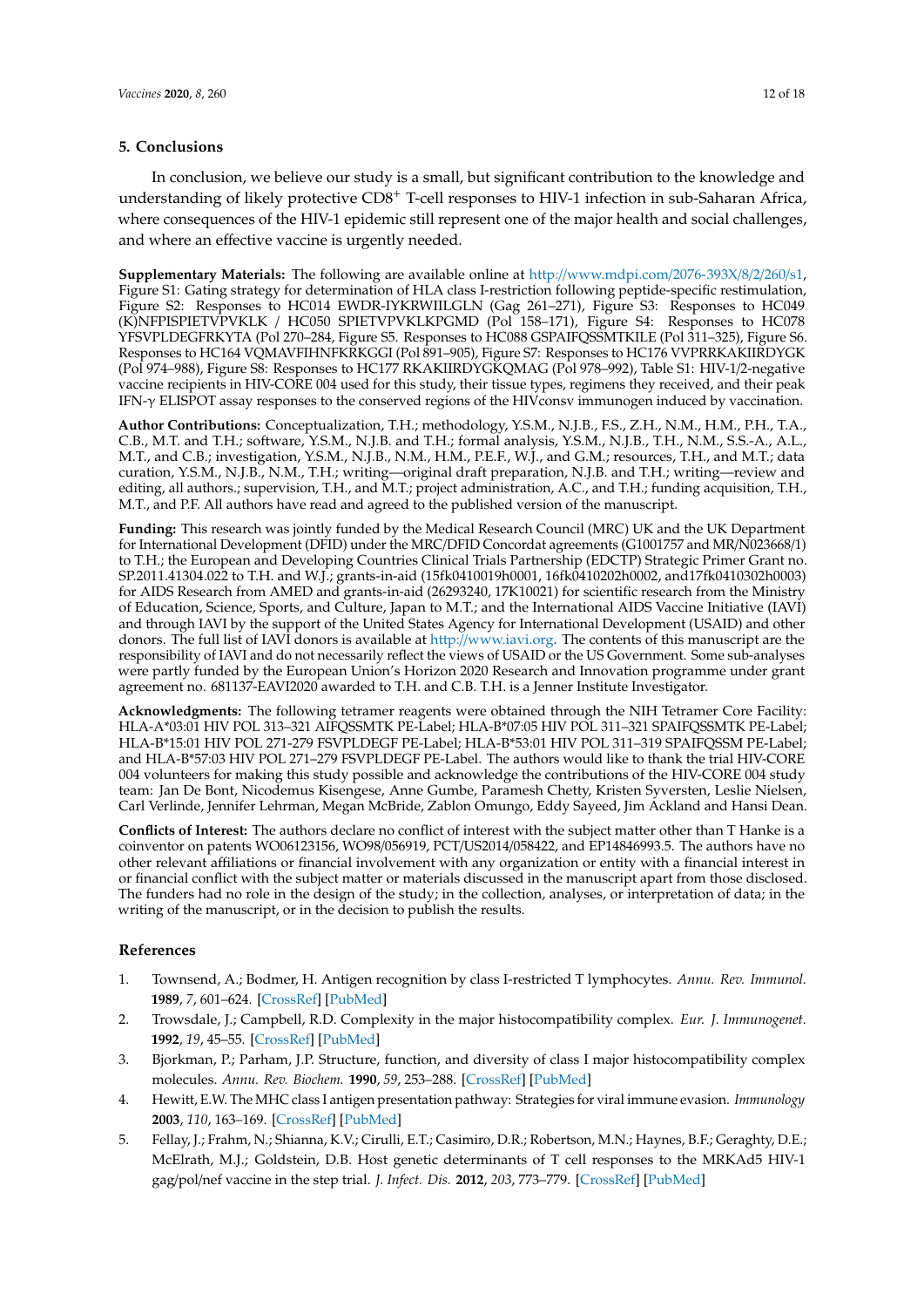- 6. Fellay, J.; Shianna, K.V.; Ge, D.; Colombo, S.; Ledergerber, B.; Weale, M.; Zhang, K.; Gumbs, C.; Castagna, A.; Cossarizza, A.; et al. A whole-genome association study of major determinants for host control of HIV-1. *Science* **2007**, *317*, 944–947. [CrossRef]
- 7. Carrington, M.; O'Brien, S.J. The influence of HLA genotype on AIDS. *Annu. Rev. Med.* **2003**, *54*, 535–551. [CrossRef]
- 8. Dalmasso, C.; Carpentier, W.; Meyer, L.; Rouzioux, C.; Goujard, C.; Chaix, M.L.; Lambotte, O.; Avettand-Fenoel, V.; Le Clerc, S.; de Senneville, L.D.; et al. Distinct genetic loci control plasma HIV-RNA and cellular HIV-DNA levels in HIV-1 infection: The ANRS Genome Wide Association 01 study. *PLoS ONE* **2008**, *3*, e3907. [CrossRef]
- 9. Goonetilleke, N.; Liu, M.K.; Salazar-Gonzalez, J.F.; Ferrari, G.; Giorgi, E.; Ganusov, V.V.; Keele, B.F.; Learn, G.H.; Turnbull, E.L.; Salazar, M.G.; et al. The first T cell response to transmitted/founder virus contributes to the control of acute viremia in HIV-1 infection. *J. Exp. Med.* **2009**, *206*, 1253–1272. [CrossRef]
- 10. Salazar-Gonzalez, J.F.; Salazar, M.G.; Keele, B.F.; Learn, G.H.; Giorgi, E.E.; Li, H.; Decker, J.M.; Wang, S.; Baalwa, J.; Kraus, M.H.; et al. Genetic identity, biological phenotype, and evolutionary pathways of transmitted/founder viruses in acute and early HIV-1 infection. *J. Exp. Med.* **2009**, *206*, 1273–1289. [CrossRef]
- 11. Juarez-Molina, C.I.; Payne, R.; Soto-Nava, M.; Avila-Rios, S.; Valenzuela-Ponce, H.; Adland, E.; Leitman, E.; Brener, J.; Muenchhoff, M.; Branch, S.; et al. Impact of HLA selection pressure on HIV fitness at a population level in Mexico and Barbados. *J. Virol.* **2014**, *88*, 10392–10398. [CrossRef] [PubMed]
- 12. Kawashima, Y.; Pfafferott, K.; Frater, J.; Matthews, P.; Payne, R.; Addo, M.; Gatanaga, H.; Fujiwara, M.; Hachiya, A.; Koizumi, H.; et al. Adaptation of HIV-1 to human leukocyte antigen class I. *Nature* **2009**, *458*, 641–645. [CrossRef] [PubMed]
- 13. Martinez-Picado, J.; Prado, J.G.; Fry, E.E.; Pfafferott, K.; Leslie, A.; Chetty, S.; Thobakgale, C.; Honeyborne, I.; Crawford, H.; Matthews, P.; et al. Fitness cost of escape mutations in p24 Gag in association with control of human immunodeficiency virus type 1. *J. Virol.* **2006**, *80*, 3617–3623. [CrossRef] [PubMed]
- 14. Payne, R.; Muenchhoff, M.; Mann, J.; Roberts, H.E.; Matthews, P.; Adland, E.; Hempenstall, A.; Huang, K.H.; Brockman, M.; Brumme, Z.; et al. Impact of HLA-driven HIV adaptation on virulence in populations of high HIV seroprevalence. *Proc. Nat. Acad. Sci. USA* **2014**, *111*, E5393–E5400. [CrossRef] [PubMed]
- 15. Yue, L.; Pfafferott, K.J.; Baalwa, J.; Conrod, K.; Dong, C.C.; Chui, C.; Rong, R.; Claiborne, D.T.; Prince, J.L.; Tang, J.; et al. Transmitted virus fitness and host T cell responses collectively define divergent infection outcomes in two HIV-1 recipients. *PLoS Pathog.* **2015**, *11*, e1004565. [CrossRef]
- 16. Haynes, B.F.; Pantaleo, G.; Fauci, A.S. Toward an understanding of the correlates of protective immunity to HIV infection. *Science* **1996**, *271*, 324–328. [CrossRef]
- 17. Kaur, G.; Mehra, N. Genetic determinants of HIV-1 infection and progression to AIDS: Immune response genes. *Tissue Antigens* **2009**, *74*, 373–385. [CrossRef]
- 18. Leslie, A.; Price, D.A.; Mkhize, P.; Bishop, K.; Rathod, A.; Day, C.; Crawford, H.; Honeyborne, I.; Asher, T.E.; Luzzi, G.; et al. Differential selection pressure exerted on HIV by CTL targeting identical epitopes but restricted by distinct HLA alleles from the same HLA supertype. *J. Immunol.* **2006**, *177*, 4699–4708. [CrossRef]
- 19. Leslie, A.J.; Pfafferott, K.J.; Chett, P.; Draenert, R.; Addo, M.M.; Feeney, M.; Tang, Y.; Holmes, E.C.; Allen, T.; Prado, J.G.; et al. HIV evolution: CTL escape mutation and reversion after transmission. *Nat. Med.* **2004**, *10*, 282–289. [CrossRef]
- 20. Sette, A.; Sidney, J. Nine major HLA class I supertypes account for the vast preponderance of HLA-A and -B polymorphism. *Immunogenetics* **1999**, *50*, 201–212. [CrossRef]
- 21. Sidney, J.; Peters, B.; Frahm, N.; Brander, C.; Sette, A. HLA class I supertypes: A revised and updated classification. *BMC Immunol.* **2008**, *9*, 1. [CrossRef]
- 22. Trachtenberg, E.; Korber, B.; Sollars, C.; Kepler, T.B.; Hraber, P.T.; Hayes, E.; Funkhouser, R.; Fugate, M.; Theiler, J.; Hsu, Y.S.; et al. Advantage of rare HLA supertype in HIV disease progression. *Nat. Med.* **2003**, *9*, 928–935. [CrossRef]
- 23. Bodmer, W.F. Evolutionary significance of the HL-A system. *Nature* **1972**, *237*, 139–145. [CrossRef] [PubMed]
- 24. Hill, A.V.; Allsopp, C.E.; Kwiatkowski, D.; Anstey, N.M.; Twumasi, P.; Rowe, P.A.; Bennett, S.; Brewster, D.; McMichael, A.J.; Greenwood, B.M. Common west African HLA antigens are associated with protection from severe malaria. *Nature* **1991**, *352*, 595–600. [PubMed]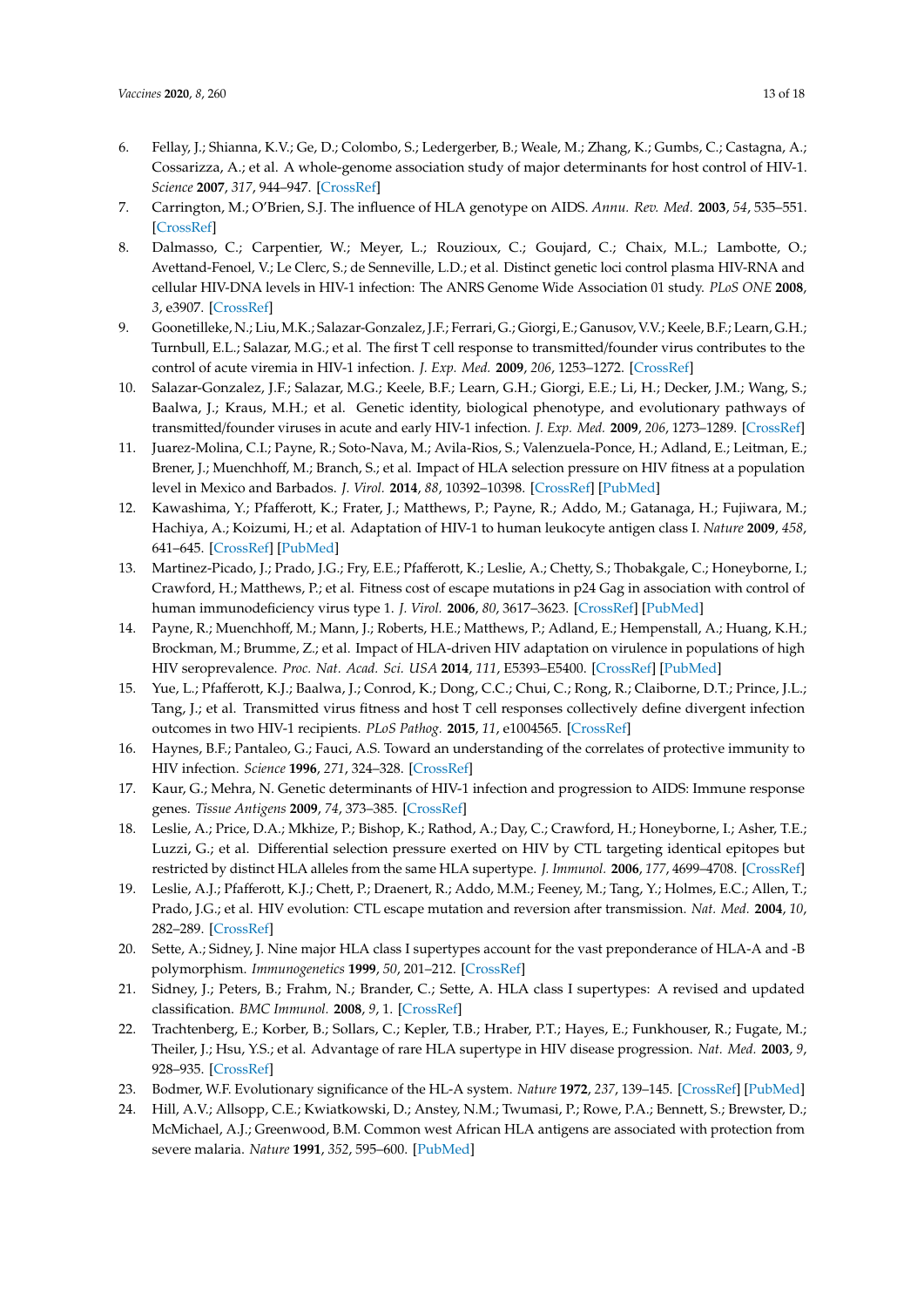- 25. Hughes, A.L.; Ota, T.; Nei, M. Positive Darwinian selection promotes charge profile diversity in the antigen-binding cleft of class I major-histocompatibility-complex molecules. *Mol. Biol. Evol.* **1990**, *7*, 515–524. [CrossRef] [PubMed]
- 26. Little, A.M.; Parham, P. Polymorphism and evolution of HLA class I and II genes and molecules. *Rev. Immunogenet.* **1999**, *1*, 105–123.
- 27. Demers, K.R.; Reuter, M.A.; Betts, M.R. CD8(+) T-cell effector function and transcriptional regulation during HIV pathogenesis. *Immunol. Rev.* **2013**, *254*, 190–206. [CrossRef]
- 28. Eller, M.A.; Goonetilleke, N.; Tassaneetrithep, B.; Eller, L.A.; Costanzo, M.C.; Johnson, S.; Betts, M.R.; Krebs, S.J.; Slike, B.M.; Nitayaphan, S.; et al. Expansion of Inefficient HIV-Specific CD8 T Cells during Acute Infection. *J. Virol.* **2016**, *90*, 4005–4016. [CrossRef]
- 29. Makedonas, G.; Betts, M.R. Living in a house of cards: Re-evaluating CD8+ T-cell immune correlates against HIV. *Immunol. Rev.* **2011**, *239*, 109–124. [CrossRef]
- 30. Walker, B.; McMichael, A. The T-Cell Response to HIV. *Cold Spring Harb. Perspect. Med.* **2012**, *2*, 1–19. [CrossRef]
- 31. Walker, B.D.; Korber, B.T. Immune control of HIV: The obstacles of HLA and viral diversity. *Nat. Immunol.* **2001**, *2*, 473–475. [CrossRef] [PubMed]
- 32. Betts, M.R.; Ambrozak, D.R.; Douek, D.C.; Bonhoeffer, S.; Brenchley, J.M.; Casazza, J.P.; Koup, R.A.; Picker, L.J. Analysis of total human immunodeficiency virus (HIV)-specific CD4(+) and CD8(+) T-cell responses: Relationship to viral load in untreated HIV infection. *J. Virol.* **2001**, *75*, 11983–11991. [CrossRef] [PubMed]
- 33. Betts, M.R.; Nason, M.C.; West, S.M.; De Rosa, S.C.; Migueles, S.A.; Abraham, J.; Lederman, M.M.; Benito, J.M.; Goepfert, P.A.; Connors, M.; et al. HIV nonprogressors preferentially maintain highly functional HIV-specific CD8+ T cells. *Blood* **2006**, *107*, 4781–4789.
- 34. Ferrari, G.; Korber, B.; Goonetilleke, N.; Liu, M.K.; Turnbull, E.L.; Salazar-Gonzalez, J.F.; Hawkins, N.; Self, S.; Watson, S.; Betts, M.R.; et al. Relationship between functional profile of HIV-1 specific CD8 T cells and epitope variability with the selection of escape mutants in acute HIV-1 infection. *PLoS Pathog* **2011**, *7*, e1001273. [CrossRef] [PubMed]
- 35. Nguyen, S.; Deleage, C.; Darko, S.; Ransier, A.; Truong, D.P.; Agarwal, D.; Japp, A.S.; Wu, V.H.; Kuri-Cervantes, L.; Abdel-Mohsen, M.; et al. Elite control of HIV is associated with distinct functional and transcriptional signatures in lymphoid tissue CD8(+) T cells. *Sci. Transl. Med.* **2019**, *11*. [CrossRef] [PubMed]
- 36. Price, D.A.; Brenchley, J.M.; Ruff, L.E.; Betts, M.R.; Hill, B.J.; Roederer, M.; Koup, R.A.; Migueles, R.A.; Gostick, E.; Wooldridge, L.; et al. Avidity for antigen shapes clonal dominance in CD8+ T cell populations specific for persistent DNA viruses. *J. Exp. Med.* **2005**, *202*, 1349–1361. [CrossRef] [PubMed]
- 37. Frahm, N.; Kiepiela, P.; Adams, S.; Linde, C.H.; Hewitt, H.S.; Sango, K.; Feeney, M.E.; Addo, M.M.; Lichterfeld, M.; Lahaie, M.P.; et al. Control of human immunodeficiency virus replication by cytotoxic T lymphocytes targeting subdominant epitopes. *Nat. Immunol.* **2006**, *7*, 173–178. [CrossRef]
- 38. Kunwar, P.; Hawkins, N.; Dinges, W.L.; Liu, Y.; Gabriel, E.E.; Swan, D.A.; Stevens, C.E.; Maenza, J.; Collier, A.C.; Mullins, J.I.; et al. Superior Control of HIV-1 Replication by CD8+ T Cells Targeting Conserved Epitopes: Implications for HIV Vaccine Design. *PLoS ONE* **2013**, *8*, e64405. [CrossRef]
- 39. Mothe, B.; Llano, A.; Ibarrondo, J.; Daniels, M.; Miranda, C.; Zamarreno, J.; Bach, V.; Zuniga, R.; Perez-Alvarez, S.; Berger, C.T.; et al. Definition of the viral targets of protective HIV-1-specific T cell responses. *J. Transl. Med.* **2011**, *9*, 208. [CrossRef]
- 40. Murakoshi, H.; Akahoshi, T.; Koyanagi, M.; Chikata, T.; Naruto, T.; Maruyama, R.; Tamura, Y.; Ishizuka, N.; Gatanaga, H.; Oka, S.; et al. Clinical Control of HIV-1 by Cytotoxic T Cells Specific for Multiple Conserved Epitopes. *J. Virol.* **2015**, *89*, 5330–5339. [CrossRef]
- 41. Murakoshi, H.; Zou, C.; Kuse, N.; Akahoshi, T.; Chikata, T.; Gatanaga, H.; Oka, S.; Hanke, T.; Takiguchi, M. CD8+ T cells specific for conserved, cross-reactive Gag epitopes with strong ability to suppress HIV-1 replication. *Retrovirology* **2018**, *15*, 46. [CrossRef] [PubMed]
- 42. Ondondo, B.; Murakoshi, H.; Clutton, G.; Abdul-Jawad, S.; Wee, E.G.; Gatanaga, H.; Oka, S.; McMichael, A.J.; Takiguchi, M.; Korber, B.; et al. Novel Conserved-region T-cell Mosaic Vaccine With High Global HIV-1 Coverage Is Recognized by Protective Responses in Untreated Infection. *Mol. Ther.* **2016**, *24*, 832–842. [CrossRef] [PubMed]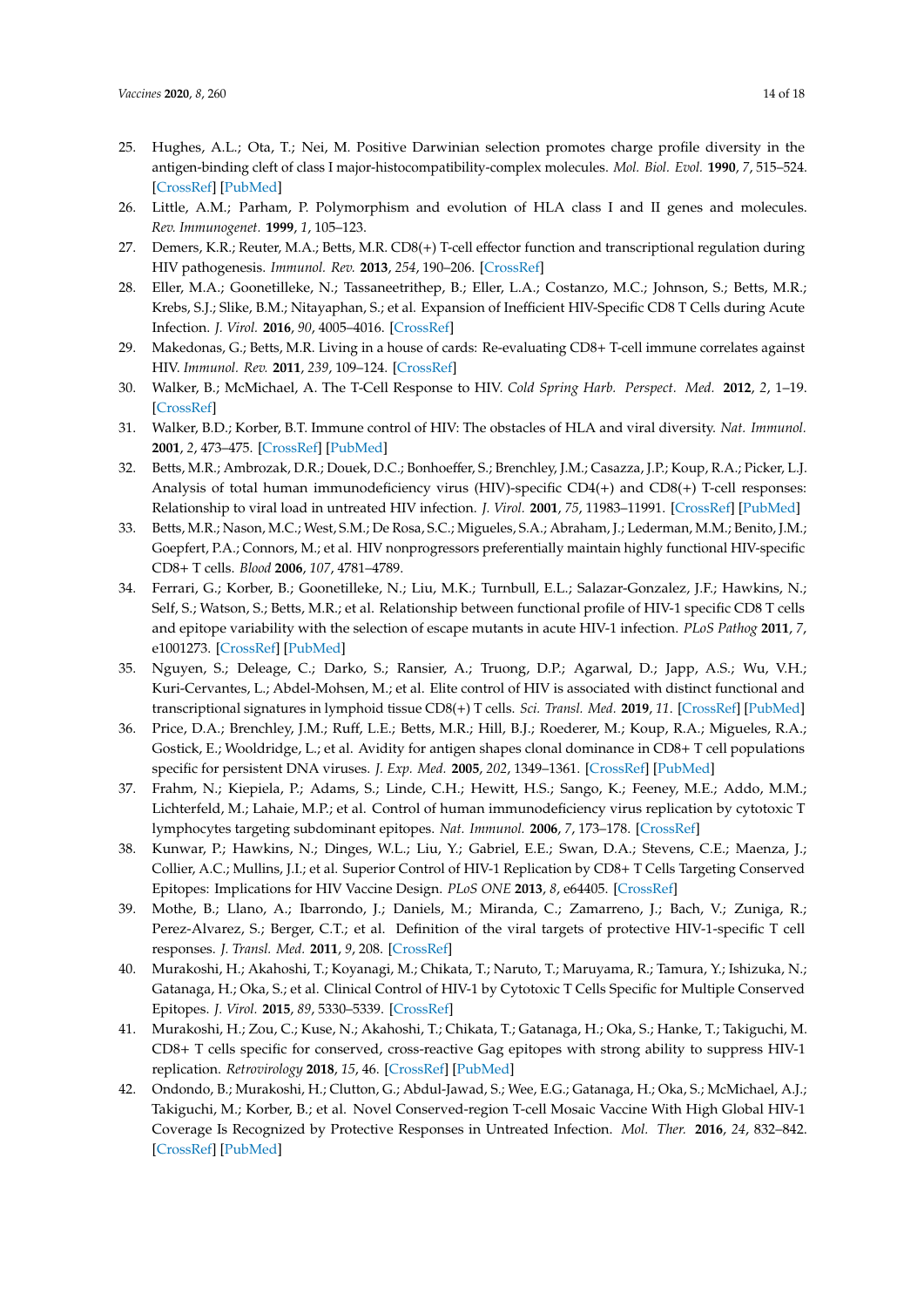- 43. Zou, C.; Murakoshi, H.; Kuse, N.; Akahoshi, T.; Chikata, T.; Gatanaga, H.; Oka, S.; Hanke, T.; Takiguchi, M. Effective Suppression of HIV-1 Replication by Cytotoxic T Lymphocytes Specific for Pol Epitopes in Conserved Mosaic Vaccine Immunogens. *J. Virol.* **2019**, *93*, e02142–e02218. [CrossRef] [PubMed]
- 44. Altfeld, M.; Addo, M.M.; Rosenberg, E.S.; Hecht, F.M.; Lee, P.K.; Vogel, M.; Yu, X.G.; Draenert, R.; Johnston, M.N.; Strick, D.; et al. Influence of HLA-B57 on clinical presentation and viral control during acute HIV-1 infection. *AIDS* **2003**, *17*, 2581–2591.
- 45. Altfeld, M.; Kalife, E.T.; Qi, Y.; Streeck, H.; Lichterfeld, M.; Johnston, M.N.; Burgett, N.; Swartz, M.E.; Yang, A.; Alter, G.; et al. HLA Alleles Associated with Delayed Progression to AIDS Contribute Strongly to the Initial CD8(+) T Cell Response against HIV-1. *PLoS. Med.* **2006**, *3*, e403. [CrossRef]
- 46. Bihl, F.; Frahm, N.; Di Giammarino, L.; Sidney, J.; John, M.; Yusim, K.; Woodberry, T.; Sango, K.; Hewitt, H.S.; Henry, L.; et al. Impact of HLA-B alleles, epitope binding affinity, functional avidity, and viral coinfection on the immunodominance of virus-specific CTL responses. *J. Immunol.* **2006**, *176*, 4094–4101.
- 47. Crawford, H.; Lumm, W.; Leslie, A.; Schaefer, M.; Boeras, D.; Prado, J.G.; Tang, J.; Farmer, P.; Ndung'u, T.; Lakhi, S.; et al. Evolution of HLA-B\*5703 HIV-1 escape mutations in HLA-B\*5703-positive individuals and their transmission recipients. *J. Exp. Med.* **2009**, *206*, 909–921. [CrossRef]
- 48. Flores-Villanueva, P.O.; Yunis, E.J.; Delgado, J.C.; Vittinghoff, E.; Buchbinder, S.; Leung, J.Y.; Uglialoro, A.M.; Clavijo, O.P.; Rosenberg, E.S.; Kalams, S.A.; et al. Control of HIV-1 viremia and protection from AIDS are associated with HLA-Bw4 homozygosity. *Proc. Nat. Acad. Sci. USA* **2001**, *98*, 5140–5145. [CrossRef]
- 49. Goulder, P.J.; Walker, B.D. HIV and HLA class I: An evolving relationship. *Immunity* **2012**, *37*, 426–440. [CrossRef]
- 50. Borthwick, N.; Ahmed, T.; Ondondo, B.; Hayes, P.; Rose, A.; Ebrahimsa, U.; Hayton, E.J.; Black, A.; Bridgeman, A.; Rosario, M.; et al. Vaccine-elicited human T cells recognizing conserved protein regions inhibit HIV-1. *Mol. Ther.* **2014**, *22*, 464–475. [CrossRef]
- 51. Hanke, T. Conserved immunogens in prime-boost strategies for the next-generation HIV-1 vaccines. *Expert. Opin. Biol. Ther.* **2014**, *14*, 601–616. [CrossRef] [PubMed]
- 52. Hanke, T. Aiming for protective T-cell responses: A focus on the first generation conserved-region HIVconsv vaccines in preventive and therapeutic clinical trials. *Expert. Rev. Vaccines* **2019**, *18*, 1029–1041. [CrossRef] [PubMed]
- 53. Letourneau, S.; Im, E.-J.; Mashishi, T.; Brereton, C.; Bridgeman, A.; Yang, H.; Dorrell, L.; Dong, T.; Korber, B.; McMichael, A.J.; et al. Design and pre-clinical evaluation of a universal HIV-1 vaccine. *PLoS ONE* **2007**, *2*, e984. [CrossRef] [PubMed]
- 54. Murakoshi, H.; Kuse, N.; Akahoshi, T.; Zhang, Y.; Chikata, T.; Borghan, M.A.; Gatanaga, H.; Oka, S.; Sakai, K.; Takiguchi, M. Broad Recognition of Circulating HIV-1 by HIV-1-Specific Cytotoxic T-Lymphocytes with Strong Ability to Suppress HIV-1 Replication. *J. Virol.* **2019**, *93*, e01480–e01518. [CrossRef]
- 55. Rolland, M.; Nickle, D.C.; Mullins, J.I. HIV-1 group M conserved elements vaccine. *PLoS Pathog.* **2007**, *3*, e157. [CrossRef]
- 56. Borthwick, N.J.; Lane, T.; Moyo, N.; Crook, A.; Shim, J.M.; Baines, I.; Wee, E.G.; Hawkins, P.H.; Gillmore, J.D.; Hanke, T.; et al. Randomized phase I trial HIV-CORE 003: Depletion of serum amyloid P component and immunogenicity of DNA vaccination against HIV-1. *PLoS ONE* **2018**, *13*, e0197299. [CrossRef]
- 57. Fidler, S.; Stohr, W.; Pace, M.; Dorrell, L.; Lever, A.; Pett, S.; Kinloch-de Loes, S.; Fox, J.; Clarke, A.; Nelson, M.; et al. Antiretroviral therapy alone versus antiretroviral therapy with a kick and kill approach, on measures of the HIV reservoir in participants with recent HIV infection (the RIVER trial): A phase 2, randomised trial. *Lancet* **2020**, *395*, 888–898. [CrossRef]
- 58. Mothe, B.; Manzardo, C.; Snachez-Bernabeau, A.; Coll, P.; Moron-Lopez, S.; Puertas, M.C.; Rosas, M.; Cobarsi, P.; Escrig, N.; Perez-Alvarez, N.; et al. Therapeutic vaccination refocused T-cell responses to conserved regions of HIV-1 in early reated individuals (BCN 01 study). *Lancet eClinMed* **2019**, *1*, 65–80. [CrossRef]
- 59. Mothe, B.; Rosas-Umbert, M.; Coll, P.; Manzardo, C.; Puertas, M.C.; Morón-López, S.; Llano, A.; Miranda, C.; Cedeño, S.; López, M.; et al. HIVconsv vaccines and romidepsin in early-treated HIV-1-infected individuals: Safety, immunogenicity and effect on the viral reservoir (study BCN 02). *Front. Immunol.* **2020**. [CrossRef]
- 60. Mutua, G.; Farah, B.; Langat, R.; Indangasi, J.; Ogola, S.; Onsembe, B.; Kopycinski, J.T.; Hayes, P.; Ashraf, A.; Borthwick, N.J.; et al. Broad HIV-1 inhibition in vitro by vaccine-elicited CD8+ T cells in African adults. *Mol. Ther. Methods Clin. Dev.* **2016**, *3*, 16061. [CrossRef]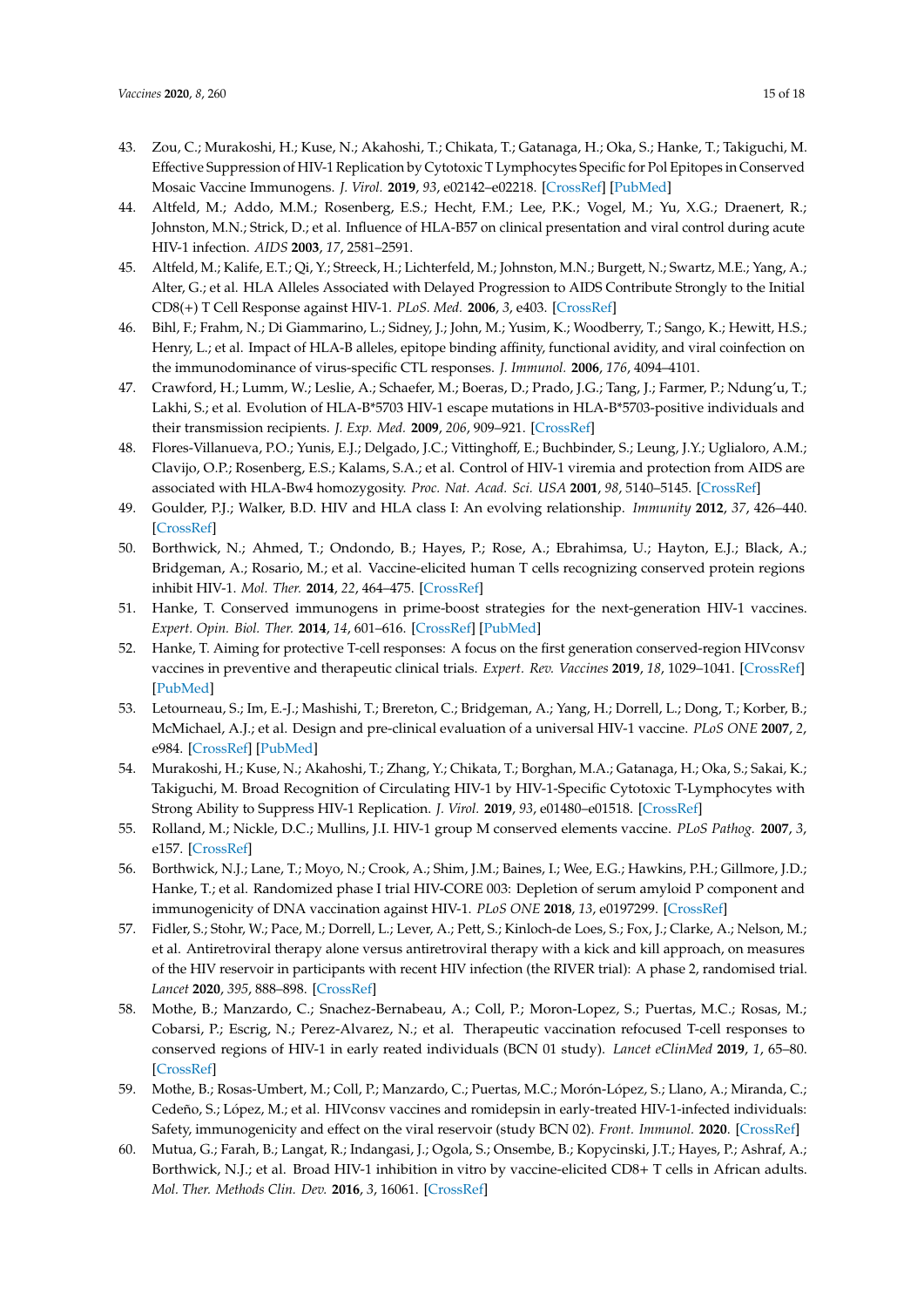- 61. Ahmed, T.; Borthwick, N.J.; Gilmour, J.; Hayes, P.; Dorrell, L.; Hanke, T. Control of HIV-1 replication in vitro by vaccine-induced human CD8 T cells through conserved subdominant Pol epitopes. *Vaccine* **2016**, *34*, 1215–1224. [CrossRef] [PubMed]
- 62. Borthwick, N.; Lin, Z.; Akahoshi, T.; Llano, A.; Silva-Arrieta, S.; Ahmed, T.; Dorrell, L.; Brander, C.; Murakoshi, H.; Takiguchi, M.; et al. Novel, in-natural-infection subdominant HIV-1 CD8+ T-cell epitopes revealed in human recipients of conserved-region T-cell vaccines. *PLoS ONE* **2017**, *12*, e0176418. [CrossRef] [PubMed]
- 63. Borthwick, N.; Silva-Arrieta, S.; Llano, A.; Takiguchi, M.; Brander, C.; Hanke, T. Novel Nested Peptide Epitopes Recognized by CD4(+) T Cells Induced by HIV-1 Conserved-Region Vaccines. *Vaccines (Basel)* **2020**, *8*, 28. [CrossRef] [PubMed]
- 64. Falk, K.; Rotzschke, O.; Takiguchi, M.; Gnau, V.; Stevanovic, S.; Jung, G.; Rammensee, H.G. Peptide motifs of HLA-B58, B60, B61, and B62 molecules. *Immunogenetics* **1995**, *41*, 165–168. [CrossRef] [PubMed]
- 65. Yamamoto, J.; Kariyone, A.; Akiyama, N.; Kano, K.; Takiguchi, M. Presentation of human minor histocompatibility antigens by HLA-B35 and HLA-B38 molecules. *Proc. Natl. Acad. Sci. USA* **1990**, *87*, 2583–2587. [CrossRef] [PubMed]
- 66. Mpendo, J.; Mutua, G.; Nyombayire, J.; Ingabire, R.; Nanvubya, A.; Anzala, O.; Karita, E.; Hayes, P.; Kopycinski, J.; Dally, L.; et al. A Phase I Double Blind, Placebo-Controlled, Randomized Study of the Safety and Immunogenicity of Electroporated HIV DNA with or without Interleukin 12 in Prime-Boost Combinations with an Ad35 HIV Vaccine in Healthy HIV-Seronegative African Adults. *PLoS ONE* **2015**, *10*, e0134287. [CrossRef]
- 67. Omosa-Manyonyi, G.; Mpendo, J.; Ruzagira, E.; Kilembe, W.; Chomba, E.; Roman, F.; Bourguignon, P.; Koutsoukos, M.; Collard, A.; Voss, G.; et al. A Phase I Double Blind, Placebo-Controlled, Randomized Study of the Safety and Immunogenicity of an Adjuvanted HIV-1 Gag-Pol-Nef Fusion Protein and Adenovirus 35 Gag-RT-Int-Nef Vaccine in Healthy HIV-Uninfected African Adults. *PLoS ONE* **2015**, *10*, e0125954. [CrossRef]
- 68. LANL HMID CTL/CD8+ Epitope Summary. 2020. Available online: https://www.hiv.lanl.gov/content/ immunology/tables/ctl\_summary.html (accessed on 3 May 2020).
- 69. Abdul-Jawad, S.; Ondondo, B.; van Hateren, A.; Gardner, A.; Elliott, T.; Korber, B.; Hanke, T. Increased Valency of Conserved-mosaic Vaccines Enhances the Breadth and Depth of Epitope Recognition. *Mol. Ther.* **2016**, *24*, 375–384. [CrossRef]
- 70. Sliz, P.; Michielin, O.; Cerottini, J.C.; Luescher, I.; Romero, P.; Karplus, M.; Wiley, D.C. Crystal structures of two closely related but antigenically distinct HLA-A2/melanocyte-melanoma tumor-antigen peptide complexes. *J. Immunol.* **2001**, *167*, 3276–3284. [CrossRef]
- 71. Roider, J.; Meissner, T.; Kraut, F.; Vollbrecht, T.; Stirner, R.; Bogner, J.R.; Draenert, R. Comparison of experimental fine-mapping to in silico prediction results of HIV-1 epitopes reveals ongoing need for mapping experiments. *Immunology* **2014**, *143*, 193–201. [CrossRef]
- 72. Samri, A.; Haas, G.; Duntze, J.; Bouley, J.M.; Calvez, V.; Katlama, C.; Autran, B. Immunogenicity of mutations induced by nucleoside reverse transcriptase inhibitors for human immunodeficiency virus type 1-specific cytotoxic T cells. *J. Virol.* **2000**, *74*, 9306–9312. [CrossRef] [PubMed]
- 73. Vollbrecht, T.; Eberle, J.; Roider, J.; Bühler, S.; Stirner, R.; Henrich, N.; Seybold, U.; Bogner, J.R.; Draenert, R. Control of M184V HIV-1 mutants by CD8 T-cell responses. *Med. Microbiol. Immunol.* **2012**, *201*, 201–211. [CrossRef] [PubMed]
- 74. Johnson, R.P.; Trocha, A.; Buchanan, T.M.; Walker, B.D. Identification of overlapping HLA class I-restricted cytotoxic T cell epitopes in a conserved region of the human immunodeficiency virus type 1 envelope glycoprotein: Definition of minimum epitopes and analysis of the effects of sequence variation. *J. Exp. Med.* **1992**, *175*, 961–971.
- 75. Johnson, R.P.; Trocha, A.; Buchanan, T.M.; Walker, B.D. Recognition of a highly conserved region of human immunodeficiency virus type 1 gp120 by an HLA-Cw4-restricted cytotoxic T-lymphocyte clone. *J. Virol.* **1993**, *67*, 438–445. [PubMed]
- 76. Kloverpris, H.N.; Stryhn, A.; Harndahl, M.; Payne, R.; Towers, G.J.; Chen, F.; Riddell, L.; Walker, B.D.; Ndung'u, T.; Leslie, A.; et al. HLA-specific intracellular epitope processing shapes an immunodominance pattern for HLA-B\*57 that is distinct from HLA-B\*58:01. *J. Virol.* **2013**, *87*, 10889–10894. [CrossRef]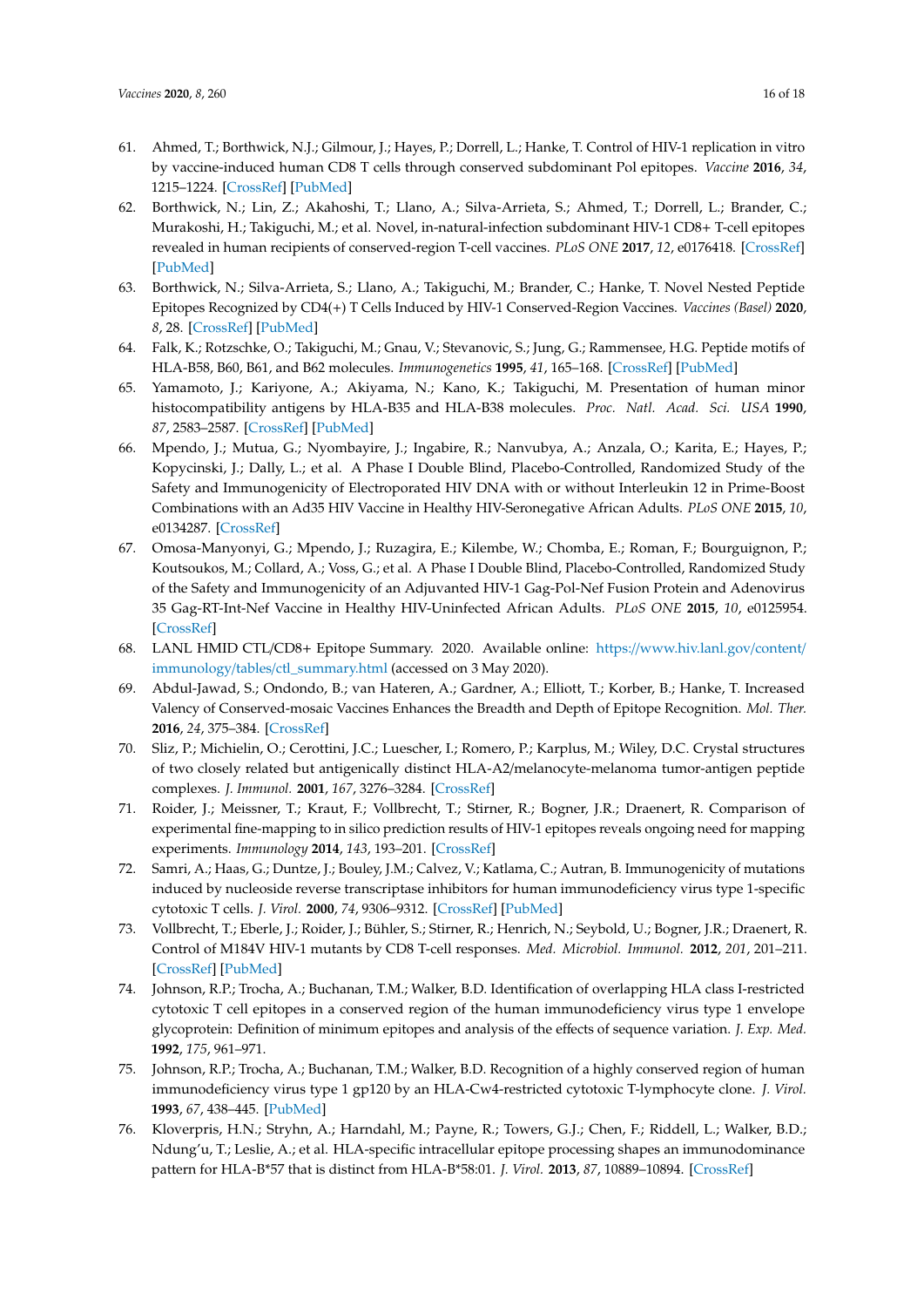- 77. Kloverpris, H.N.; Stryhn, A.; Harndahl, M.; van der Stok, M.; Payne, R.P.; Matthews, P.C.; Chen, F.; Riddell, L.; Walker, B.D.; Ndung'u, T.; et al. HLA-B\*57 Micropolymorphism shapes HLA allele-specific epitope immunogenicity, selection pressure, and HIV immune control. *J. Virol.* **2012**, *86*, 919–929. [CrossRef]
- 78. Llano, A.; Cedeño, S.; Arrieta, S.S.; Brander, C. *Optimal HIV CTL epitopes update: Growing diversity in epitope length and HLA restriction*; HIV Immunology and HIV/SIV Vaccine Databases; Theoretical Biology and Biophysics Group, Los Alamos National Laboratory: Los Alamos, NM, USA, 2019.
- 79. Lano, A.; Williams, A.; Olvera, A.; Silva-Arrieta, S.; Brander, D. *Best-Characterized HIV-1 CTL Epitopes: The 2013 Update*; HIV Immunology and HIV/SIV Vaccine Databases; Theoretical Biology and Biophysics Group, Los Alamos National Laboratory: Los Alamos, NM, USA, 2013.
- 80. Abidi, S.H.; Shahid, A.; Lakhani, L.S.; Shah, R.; Okinda, N.; Ojwang, P.; Abbas, F.; Rowland-Jones, S.; Ali, S. HIV-1 progression links with viral genetic variability and subtype, and patient's HLA type: Analysis of a Nairobi-Kenyan cohort. *Med. Microbiol. Immunol.* **2014**, *203*, 57–63. [CrossRef]
- 81. Bird, T.G.; Kaul, R.; Rostron, T.; Kimani, J.; Embree, J.; Dunn, P.P.; Bwayo, J.J.; Plummer, F.A.; Rowland-Jones, S.L.; Dong, T.; et al. HLA typing in a Kenyan cohort identifies novel class I alleles that restrict cytotoxic T-cell responses to local HIV-1 clades. *AIDS* **2002**, *16*, 1899–1904. [CrossRef]
- 82. Cao, K.; Moormann, A.M.; Lyke, K.E.; Masaberg, C.; Sumba, O.P.; Doumbo, O.K.; Koech, D.; Lancaster, A.; Nelson, M.; Meyer, D.; et al. Differentiation between African populations is evidenced by the diversity of alleles and haplotypes of HLA class I loci. *Tissue Antigens* **2004**, *63*, 293–325. [CrossRef]
- 83. Khoja, S.; Ojwang, P.; Khan, S.; Okinda, N.; Harania, R.; Ali, S. Genetic analysis of HIV-1 subtypes in Nairobi, Kenya. *PLoS ONE* **2008**, *3*, e3191. [CrossRef]
- 84. Tang, J.; Tang, S.; Lobashevsky, E.; Myracle, A.D.; Fideli, U.; Aldrovandi, G.; Allen, S.; Musonda, R.; Kaslow, R.A.; Zambia-UAB HIV Research Project. Favorable and unfavorable HLA class I alleles and haplotypes in Zambians predominantly infected with clade C human immunodeficiency virus type 1. *J. Virol.* **2002**, *76*, 8276–8284. [CrossRef] [PubMed]
- 85. Los Alamos National Laboratory HIV Molecular Immunoloy Database. 2019. Available online: www.hiv. lanl.gov (accessed on 5 May 2019).
- 86. Stewart-Jones, G.B.; Gillespie, G.; Overton, I.M.; Kaul, R.; Roche, P.; McMichael, A.J.; Rowland-Jones, S.; Jones, E.Y. Structures of three HIV-1 HLA-B\*5703-peptide complexes and identification of related HLAs potentially associated with long-term nonprogression. *J. Immunol.* **2005**, *175*, 2459–2468. [CrossRef] [PubMed]
- 87. Hansen, S.G.; Ford, J.C.; Lewis, M.S.; Ventura, A.B.; Hughes, C.M.; Coyne-Johnson, L.; Whizin, N.; Oswald, K.; Shoemaker, R.; Swanson, T.; et al. Profound early control of highly pathogenic SIV by an effector memory T-cell vaccine. *Nature* **2011**, *473*, 523–527. [CrossRef] [PubMed]
- 88. Hansen, S.G.; Piatak, M.; Ventura, A.B.; Hughes, C.M.; Gilbride, R.M.; Ford, J.C.; Oswald, K.; Shoemaker, R.; Li, Y.; Lewis, M.S.; et al. Immune clearance of highly pathogenic SIV infection. *Nature* **2013**, *502*, 100–104. [CrossRef] [PubMed]
- 89. Hansen, S.G.; Sacha, J.B.; Hughes, C.M.; Ford, J.C.; Burwitz, B.J.; Scholz, I.; Gilbride, R.M.; Lewis, M.S.; Gilliam, A.N.; Ventura, A.B.; et al. Cytomegalovirus vectors violate CD8+ T cell epitope recognition paradigms. *Science* **2013**, *340*, 1237874. [CrossRef] [PubMed]
- 90. Hansen, S.G.; Vieville, C.; Whizin, N.; Coyne-Johnson, L.; Siess, D.C.; Drummond, D.D.; Legasse, A.W.; Axthelm, M.K.; Oswald, K.; Trubey, C.M.; et al. Effector memory T cell responses are associated with protection of rhesus monkeys from mucosal simian immunodeficiency virus challenge. *Nat. Med.* **2009**, *15*, 293–299. [CrossRef]
- 91. Hansen, S.G.; Wu, H.L.; Burwitz, B.J.; Hughes, C.M.; Hammond, K.B.; Ventura, A.B.; Reed, J.S.; Gilbride, R.M.; Ainslie, E.; Morrow, D.W.; et al. Broadly targeted CD8(+) T cell responses restricted by major histocompatibility complex E. *Science* **2016**, *351*, 714–720. [CrossRef]
- 92. Jönsson, P.; Southcombe, J.H.; Santos, A.M.; Huo, J.; Fernandes, R.A.; McColl, J.; Lever, M.; Evans, E.J.; Hudson, A.; Chang, V.T.; et al. Remarkably low affinity of CD4/peptide-major histocompatibility complex class II protein interactions. *Proc. Natl. Acad. Sci. USA* **2016**, *113*, 5682–5687. [CrossRef]
- 93. Phetsouphanh, C.; Aldridge, D.; Marchi, E.; Munier, C.M.L.; Meyerowitz, J.; Murray, L.; Van Vuuren, C.; Goedhals, D.; Fidler, S.; Kelleher, A.; et al. Maintenance of Functional CD57+ Cytolytic CD4+ T Cells in HIV+ Elite Controllers. *Front. Immunol.* **2019**, *10*, 1844. [CrossRef]